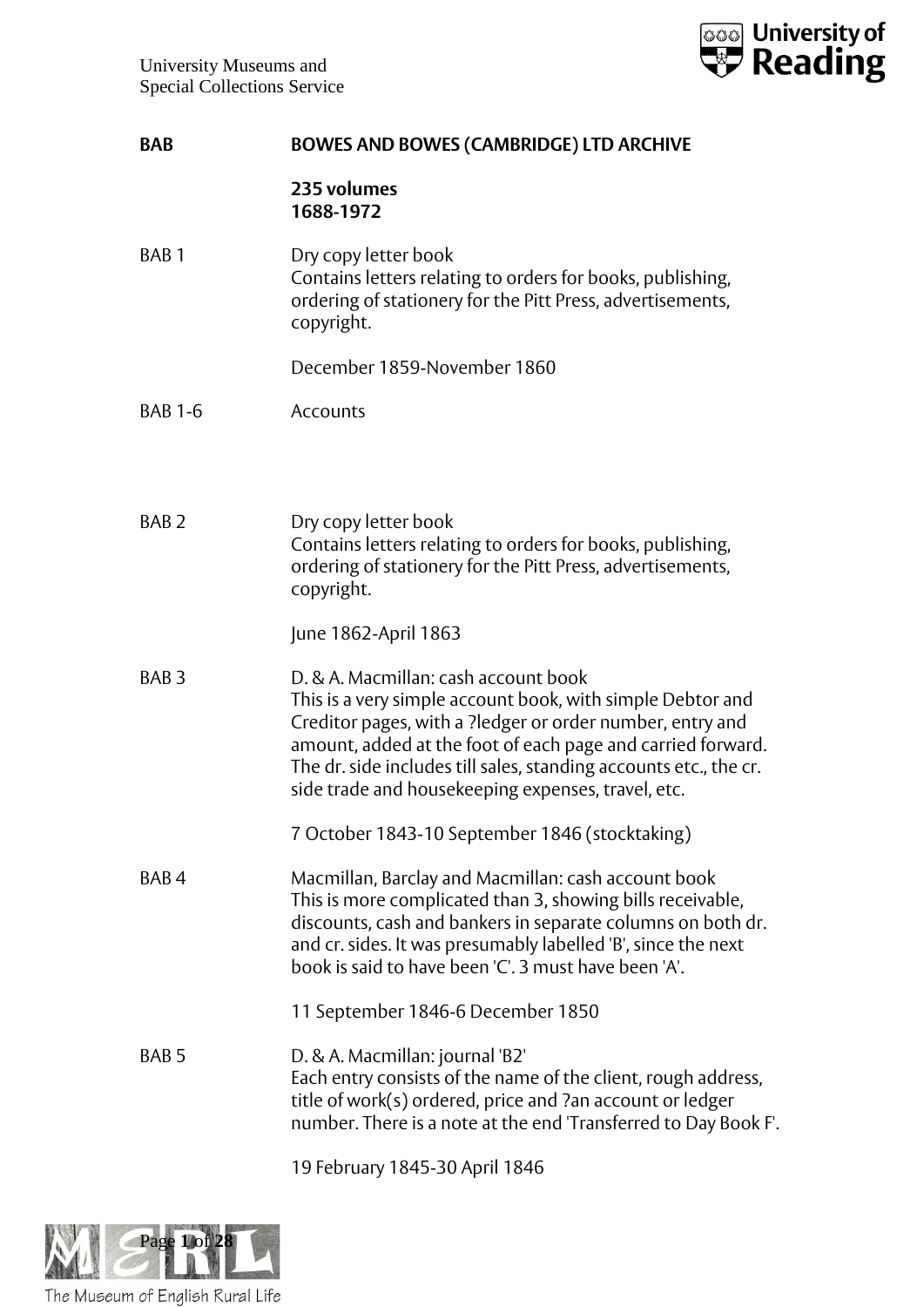

| BAB <sub>6</sub> | Macmillan & Bowes: account book<br>This is a working account of the cost, sales etc. of works<br>published. Entries are arranged under the name of the<br>publication or the series, alphabetically. The cost of printing,<br>corrections, composition of new copy for new editions etc. is<br>sometimes given, but mostly the account relates to<br>advertising and casual sales. |
|------------------|------------------------------------------------------------------------------------------------------------------------------------------------------------------------------------------------------------------------------------------------------------------------------------------------------------------------------------------------------------------------------------|
|                  | c. 1886-1911                                                                                                                                                                                                                                                                                                                                                                       |
| BAB <sub>7</sub> | Press cutting book                                                                                                                                                                                                                                                                                                                                                                 |
|                  | 1891-7                                                                                                                                                                                                                                                                                                                                                                             |
| <b>BAB 7-11</b>  | Press cuttings books                                                                                                                                                                                                                                                                                                                                                               |
|                  |                                                                                                                                                                                                                                                                                                                                                                                    |
| BAB <sub>8</sub> | Press cutting book                                                                                                                                                                                                                                                                                                                                                                 |
|                  | 1907-15                                                                                                                                                                                                                                                                                                                                                                            |
| BAB <sub>9</sub> | Press cutting book                                                                                                                                                                                                                                                                                                                                                                 |
|                  | 1915-23                                                                                                                                                                                                                                                                                                                                                                            |
| <b>BAB 10</b>    | Press cutting book                                                                                                                                                                                                                                                                                                                                                                 |
|                  |                                                                                                                                                                                                                                                                                                                                                                                    |
|                  | 1922-6                                                                                                                                                                                                                                                                                                                                                                             |
| <b>BAB 11</b>    | Press cutting book                                                                                                                                                                                                                                                                                                                                                                 |
|                  | 1927-33                                                                                                                                                                                                                                                                                                                                                                            |
| <b>BAB12</b>     | Macmillan's Catalogues 1872-1899<br>Scrapbook of catalogues, Macmillan & Co. and Macmillan &<br>Bowes.                                                                                                                                                                                                                                                                             |
|                  | 1872-99                                                                                                                                                                                                                                                                                                                                                                            |

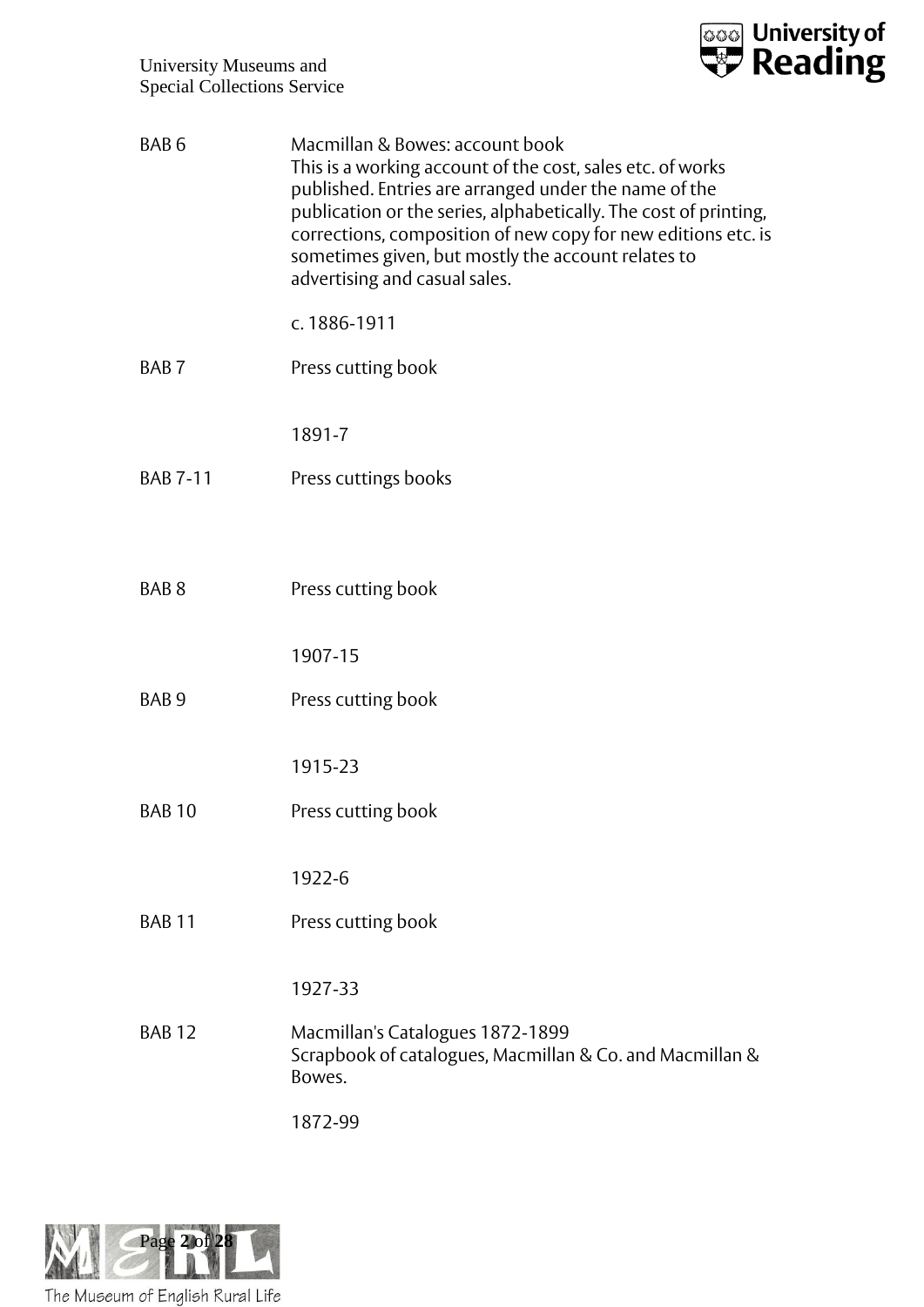

BAB 12-17 Scrapbooks and notebooks

| <b>BAB13</b>  | Notebook list of blocks, Bowes & Bowes<br>Gives photograph, size, subject, number of blocks; early<br>entries undated, later ones 1933-7, one 1947.                                                                                                                                                                                                                                                                                                                                                                                                                                                                                                                                                                                                                                                                                                                                                                                                           |
|---------------|---------------------------------------------------------------------------------------------------------------------------------------------------------------------------------------------------------------------------------------------------------------------------------------------------------------------------------------------------------------------------------------------------------------------------------------------------------------------------------------------------------------------------------------------------------------------------------------------------------------------------------------------------------------------------------------------------------------------------------------------------------------------------------------------------------------------------------------------------------------------------------------------------------------------------------------------------------------|
|               | Undated-1947                                                                                                                                                                                                                                                                                                                                                                                                                                                                                                                                                                                                                                                                                                                                                                                                                                                                                                                                                  |
| <b>BAB 14</b> | Robert Bowes, Biographical notes on the University Printers<br>from the commencement of Printing in Cambridge to the<br>present time<br>Privately printed 1884. Interleaved copy, with list inserted of<br>recipients of presentation copies.                                                                                                                                                                                                                                                                                                                                                                                                                                                                                                                                                                                                                                                                                                                 |
|               | 1884                                                                                                                                                                                                                                                                                                                                                                                                                                                                                                                                                                                                                                                                                                                                                                                                                                                                                                                                                          |
| <b>BAB 15</b> | Poems by Two Brothers<br>Bound volume about the MS of 'Poems by Two Brothers', an<br>autograph MS of poems by Alfred, Lord Tennyson and his<br>brother Charles, bought by Robert Bowes at Sotheby,<br>Wilkinson & Hodge's sale, 21-3 December 1892. The volume<br>contains: relevant page from Sotheby, Wilkinson and Hodge's<br>Catalogue (pp 61-2, lot 842), with prices annotated; Bill made<br>out to Mr Macmillan and Bowes for £480; Press cuttings about<br>the MS at the time of the sale and after the decision to sell it<br>to America but to publish a new edition including the 4<br>poems not previously published in the 1827 edition, and the<br>prize poem on Timbuctoo, and attributing the poems to their<br>separate authors on palaeographical and stylistic grounds<br>(Frederic Tennyson may have written 6 poems in a third hand,<br>since Alfred, Lord Tennyson later said it should have been<br>called 'Poems by three Brothers'). |
| <b>BAB 16</b> | Box file of miscellaneous papers<br>Includes correspondence etc. about actions for debt against<br>customers.                                                                                                                                                                                                                                                                                                                                                                                                                                                                                                                                                                                                                                                                                                                                                                                                                                                 |
| <b>BAB 17</b> | Scrapbook of miscellaneous items thought to be of historical<br>interest<br>Offprints of addresses about Cambridge bookselling, Bowes &<br>Bowes; correspondence with Austin Dobson about Hogarth,                                                                                                                                                                                                                                                                                                                                                                                                                                                                                                                                                                                                                                                                                                                                                            |

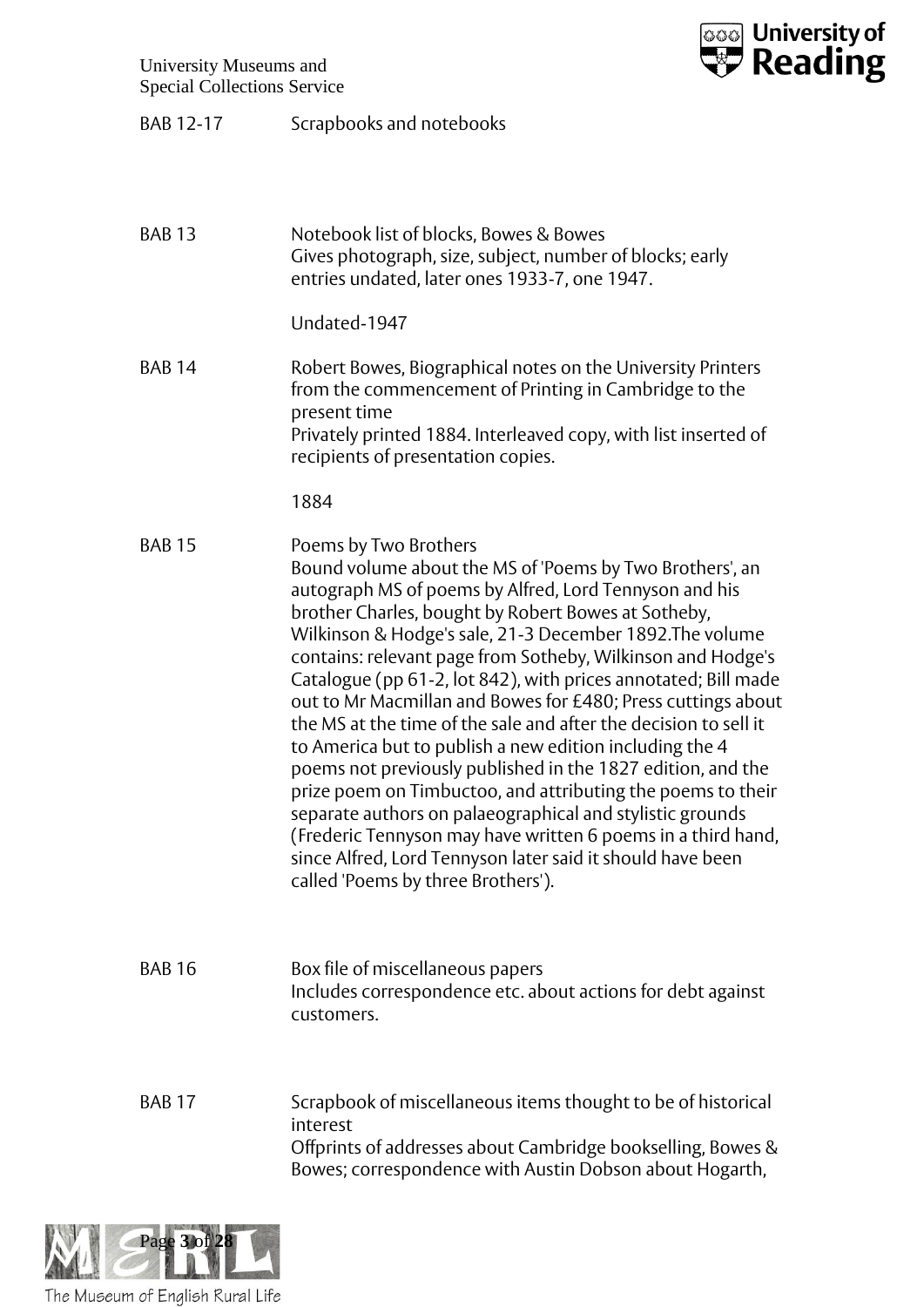

|               | Mildmay portrait, 1908-9; letter announcing that G. B. Bowes<br>had been taken into partnership with his father, Robert<br>Bowes, 1899; photographs, eg. of 1 and 2 Trinity Street; draft<br>agreement between Alexander Macmillan and Rev. Joseph<br>Rawson Lumby for lease of upper floor of 1 Trinity Street, with<br>schedule of fixtures annexed. This was presumably used for a<br>later new lease, since the specific details have been crossed<br>out; Chas. Wisbey & Son (estate agent)'s valuation of Mr<br>Lumby's occupation of premises, 1880; draft agreement<br>between Alexander Macmillan and Robert Bowes, and Rev<br>John James Lias for lease of upper floor of house; schedule of<br>fixtures annexed, 1880; letter, Rev J. J. Lias to Robert Bowes<br>about Wisbey's letter, which must have said that Lias had left<br>the house in a poor state of repair and decoration, 1892;<br>inventory of fixtures of Rev S. G. Ponsonby, 1894; list of books<br>bought from Thomas Arthur, secondhand bookseller, Strand,<br>with prices, 1869. |
|---------------|----------------------------------------------------------------------------------------------------------------------------------------------------------------------------------------------------------------------------------------------------------------------------------------------------------------------------------------------------------------------------------------------------------------------------------------------------------------------------------------------------------------------------------------------------------------------------------------------------------------------------------------------------------------------------------------------------------------------------------------------------------------------------------------------------------------------------------------------------------------------------------------------------------------------------------------------------------------------------------------------------------------------------------------------------------------|
| <b>BAB18</b>  | Macmillan & Bowes' catalogues: lists for Freshmen<br>Includes lists of catalogues, prospectuses about bookbinding,<br>engraving, letterheads etc.; examination lists, times,<br>recommended books; etc.                                                                                                                                                                                                                                                                                                                                                                                                                                                                                                                                                                                                                                                                                                                                                                                                                                                        |
|               | 1872-1907                                                                                                                                                                                                                                                                                                                                                                                                                                                                                                                                                                                                                                                                                                                                                                                                                                                                                                                                                                                                                                                      |
| BAB 18-186    | Catalogues                                                                                                                                                                                                                                                                                                                                                                                                                                                                                                                                                                                                                                                                                                                                                                                                                                                                                                                                                                                                                                                     |
|               |                                                                                                                                                                                                                                                                                                                                                                                                                                                                                                                                                                                                                                                                                                                                                                                                                                                                                                                                                                                                                                                                |
| <b>BAB 19</b> | Macmillans Catalogues Vol. I nos. 1-10<br>Covers up to Jan 1850.                                                                                                                                                                                                                                                                                                                                                                                                                                                                                                                                                                                                                                                                                                                                                                                                                                                                                                                                                                                               |
|               | 1844-49                                                                                                                                                                                                                                                                                                                                                                                                                                                                                                                                                                                                                                                                                                                                                                                                                                                                                                                                                                                                                                                        |
| <b>BAB 20</b> | Macmillans Catalogues Vol. II nos. 11-78                                                                                                                                                                                                                                                                                                                                                                                                                                                                                                                                                                                                                                                                                                                                                                                                                                                                                                                                                                                                                       |
|               | 1853-72                                                                                                                                                                                                                                                                                                                                                                                                                                                                                                                                                                                                                                                                                                                                                                                                                                                                                                                                                                                                                                                        |
| <b>BAB 21</b> | Macmillans Catalogues Vol. III nos. 13-72                                                                                                                                                                                                                                                                                                                                                                                                                                                                                                                                                                                                                                                                                                                                                                                                                                                                                                                                                                                                                      |
|               |                                                                                                                                                                                                                                                                                                                                                                                                                                                                                                                                                                                                                                                                                                                                                                                                                                                                                                                                                                                                                                                                |

1857-71

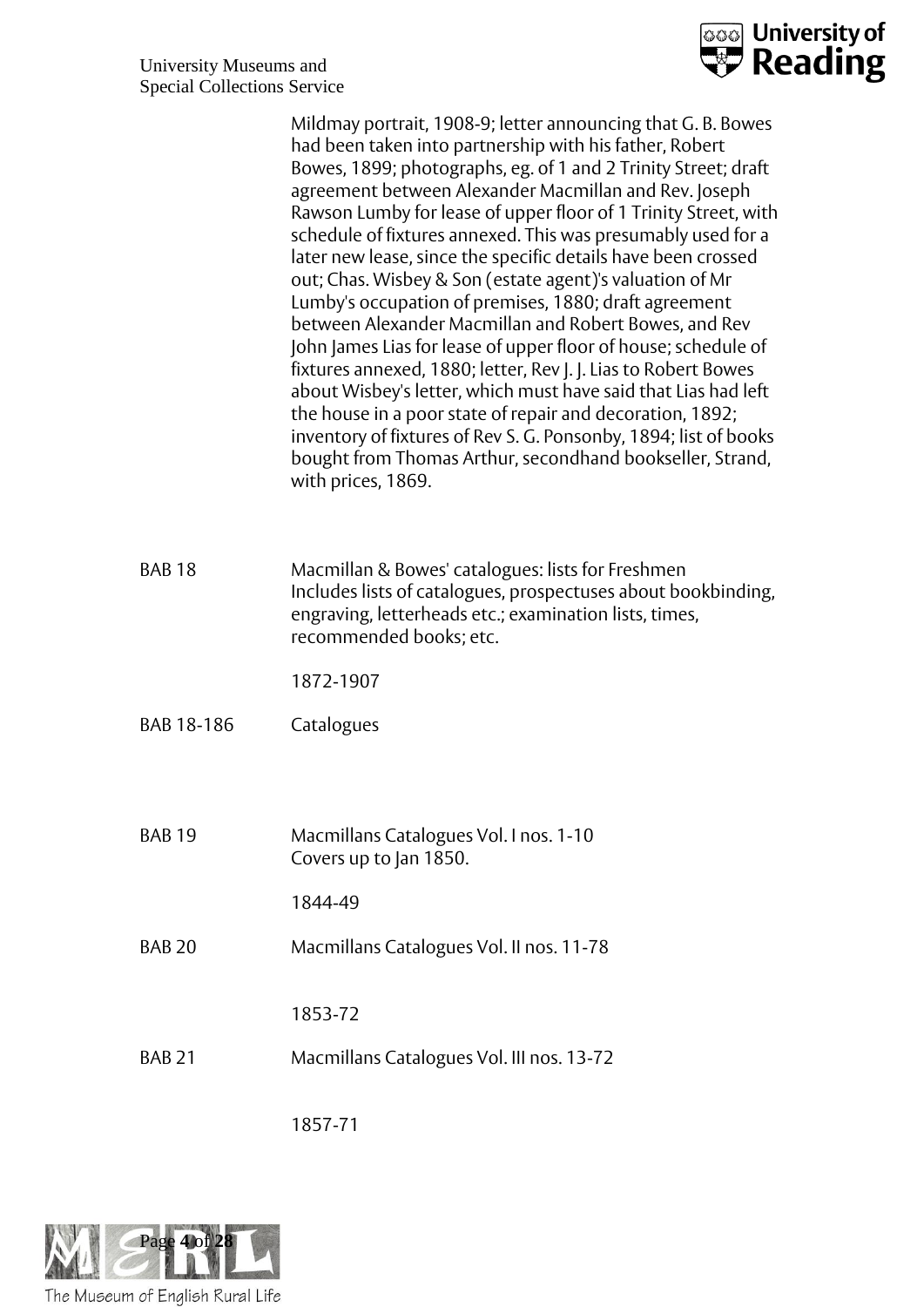

| BAB <sub>22</sub> | Macmillans Catalogues Vol. IV nos. 81-179 |
|-------------------|-------------------------------------------|
|                   | Includes 1885.                            |

1873-83

BAB 23 Macmillans Catalogues Vol. V nos. 199-235 See also item 12.

1886-1891

BAB 24 Macmillan and Co.'s Catalogue of Books, New and Secondhand, in all branches of literature This volume brought together catalogues to different sections issued between 1866 and 1878, with an index. One copy belonged to G. J. Gray, another is marked: 'R[obert] B[owes] Not to be taken away'. One of four copies.

1878

BAB 25 Macmillan and Co.'s Catalogue of Books, New and Secondhand, in all branches of literature This volume brought together catalogues to different sections issued between 1866 and 1878, with an index. One copy belonged to G. J. Gray, another is marked: 'R[obert] B[owes] Not to be taken away'. One of four copies.

1878

BAB 26 Macmillan and Co.'s Catalogue of Books, New and Secondhand, in all branches of literature This volume brought together catalogues to different sections issued between 1866 and 1878, with an index. One copy belonged to G. J. Gray, another is marked: 'R[obert] B[owes] Not to be taken away'. One of four copies.

1878

BAB 27 Macmillan and Co.'s Catalogue of Books, New and Secondhand, in all branches of literature This volume brought together catalogues to different sections issued between 1866 and 1878, with an index. One copy belonged to G. J. Gray, another is marked: 'R[obert] B[owes] Not to be taken away'. One of four copies.

1878

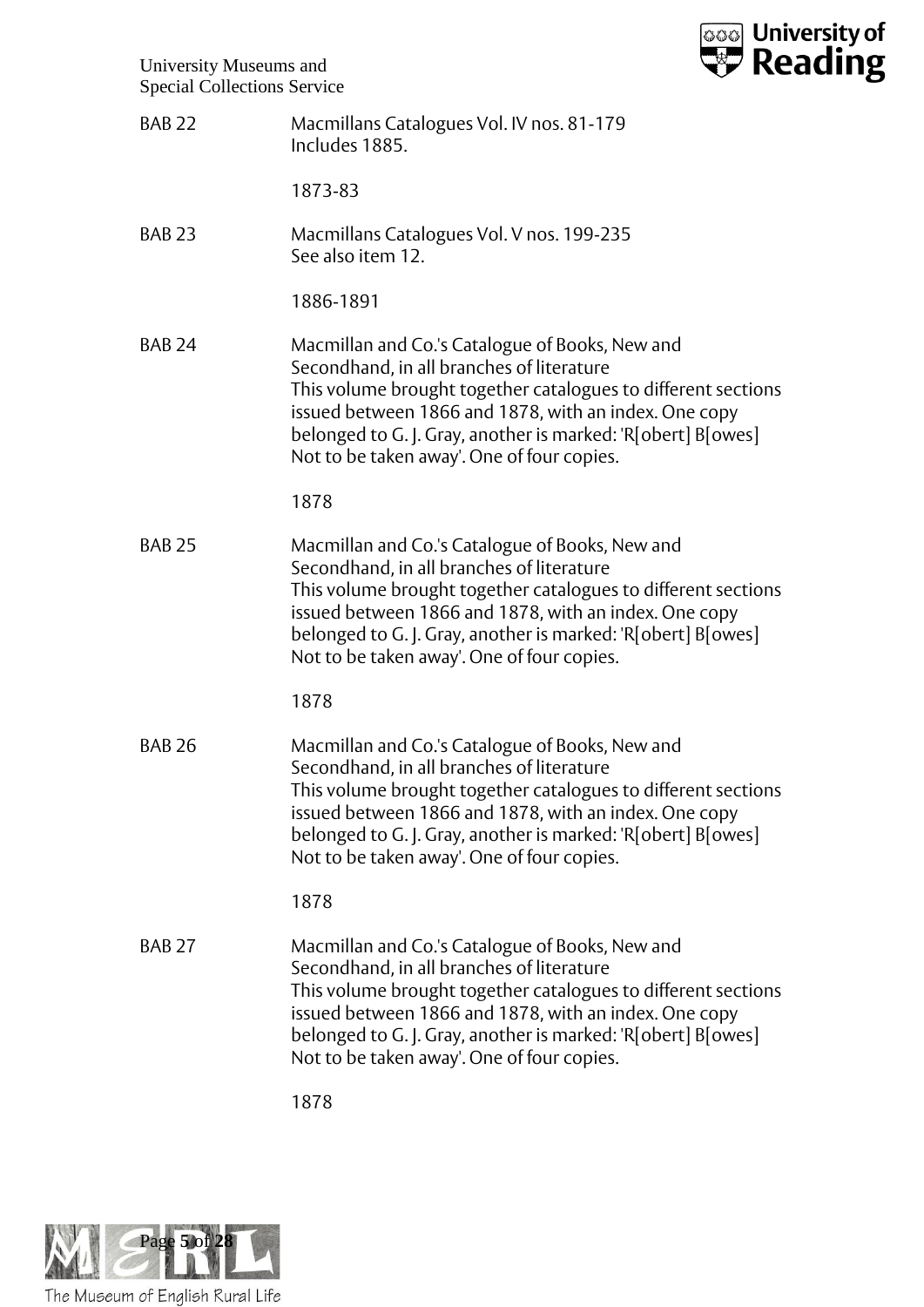

| <b>BAB 28</b>     | Bowes Catalogues Vol. IX nos. 319-355                                                                                                                  |
|-------------------|--------------------------------------------------------------------------------------------------------------------------------------------------------|
|                   | 1907-11                                                                                                                                                |
| <b>BAB 29</b>     | Bowes Catalogues Vol. X nos. 357-409                                                                                                                   |
|                   | 1911-21                                                                                                                                                |
| <b>BAB 30</b>     | Macmillan and Bowes' Reference Catalogue<br>Marked 1900 on spine.                                                                                      |
|                   | 1904                                                                                                                                                   |
| <b>BAB 31</b>     | Macmillan, Barclay and Macmillan's Catalogue of Books:<br>Theology                                                                                     |
|                   | 1846                                                                                                                                                   |
| <b>BAB 32</b>     | Macmillan and Co.'s Classical Catalogue                                                                                                                |
|                   | 1849                                                                                                                                                   |
| BAB <sub>33</sub> | Macmillan and Co.'s Catalogue of Books secondhand and<br>reduced in price                                                                              |
|                   | 1864                                                                                                                                                   |
| <b>BAB 34</b>     | D. & A. Macmillan's miscellaneous list of books on sale at 17<br>Trinity Street and 57 Aldersgate Street, London                                       |
|                   | 1844                                                                                                                                                   |
| <b>BAB 35</b>     | Macmillan and Co.'s List of Bound Books suitable for School<br>and College Prizes and of recently published illustrated works<br>suitable for presents |
|                   | Dec 1863 in pencil                                                                                                                                     |

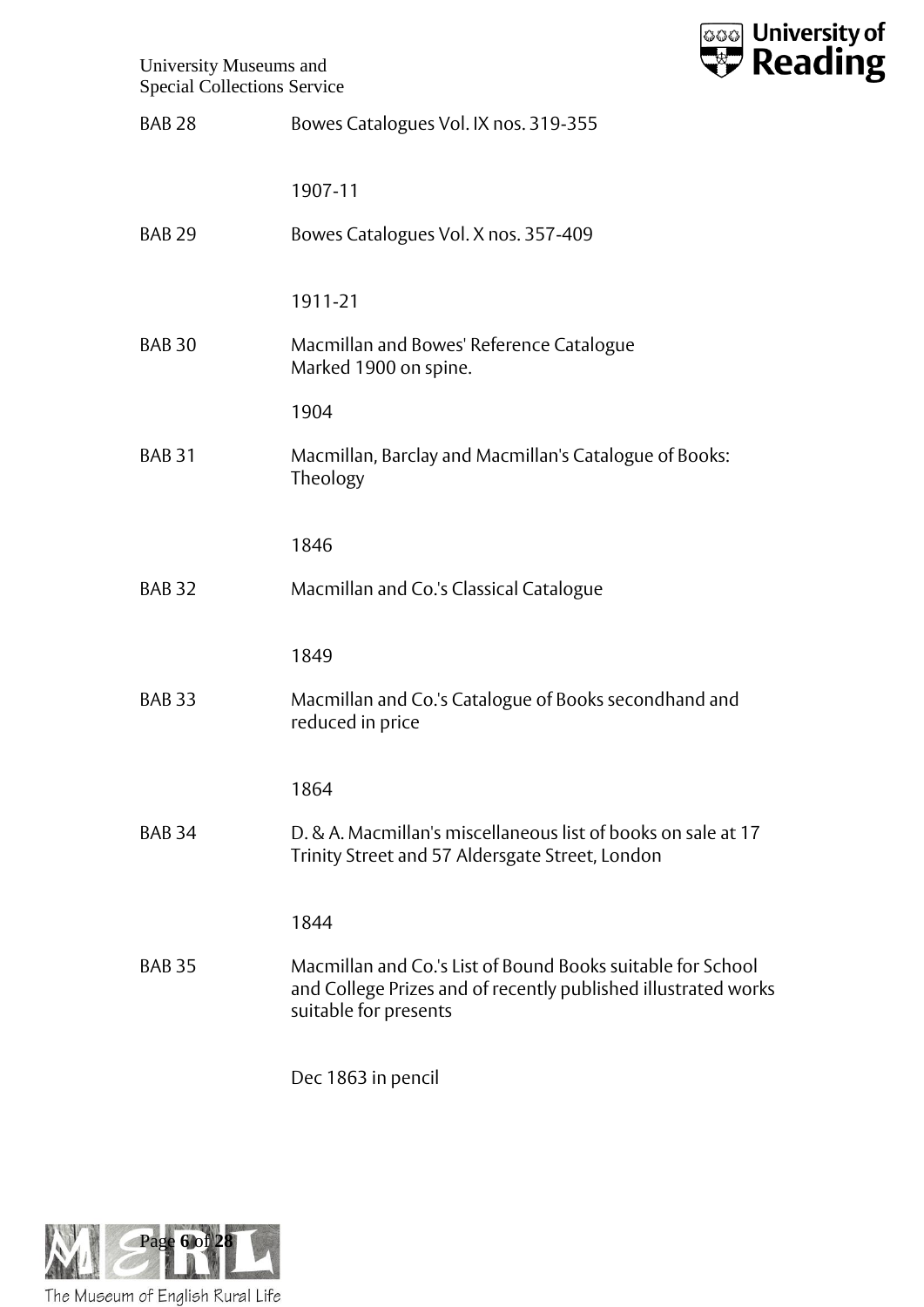

| <b>BAB 36</b> | Catalogue of Books printed at or relating to the University,<br>Town and County of Cambridge |
|---------------|----------------------------------------------------------------------------------------------|
|               | 1894                                                                                         |
| <b>BAB 37</b> | Catalogue 203: Macmillan & Bowes Mathematical Books                                          |
|               | 1866                                                                                         |
| <b>BAB 38</b> | Catalogue 217: Macmillan & Bowes Mathematical Books                                          |
|               | 1887?                                                                                        |
| <b>BAB 39</b> | Catalogue 230: Macmillan & Bowes Mathematical Books                                          |
|               | 1890                                                                                         |
| <b>BAB40</b>  | Catalogue 245: Macmillan & Bowes Mathematical Books                                          |
|               | 1893                                                                                         |
| <b>BAB41</b>  | Catalogue 257: Macmillan & Bowes Mathematical Books<br>Supplement to item 40.                |
|               | 1896                                                                                         |
| <b>BAB42</b>  | Catalogue 270: Macmillan & Bowes Mathematical Books<br>Supplement to items 40 and 41.        |
|               | 1898                                                                                         |
| <b>BAB43</b>  | Catalogue 271: Macmillan & Bowes Economics                                                   |
|               | 1898                                                                                         |
| <b>BAB44</b>  | Catalogue 276: Macmillan & Bowes Secondhand                                                  |
|               | 1899                                                                                         |

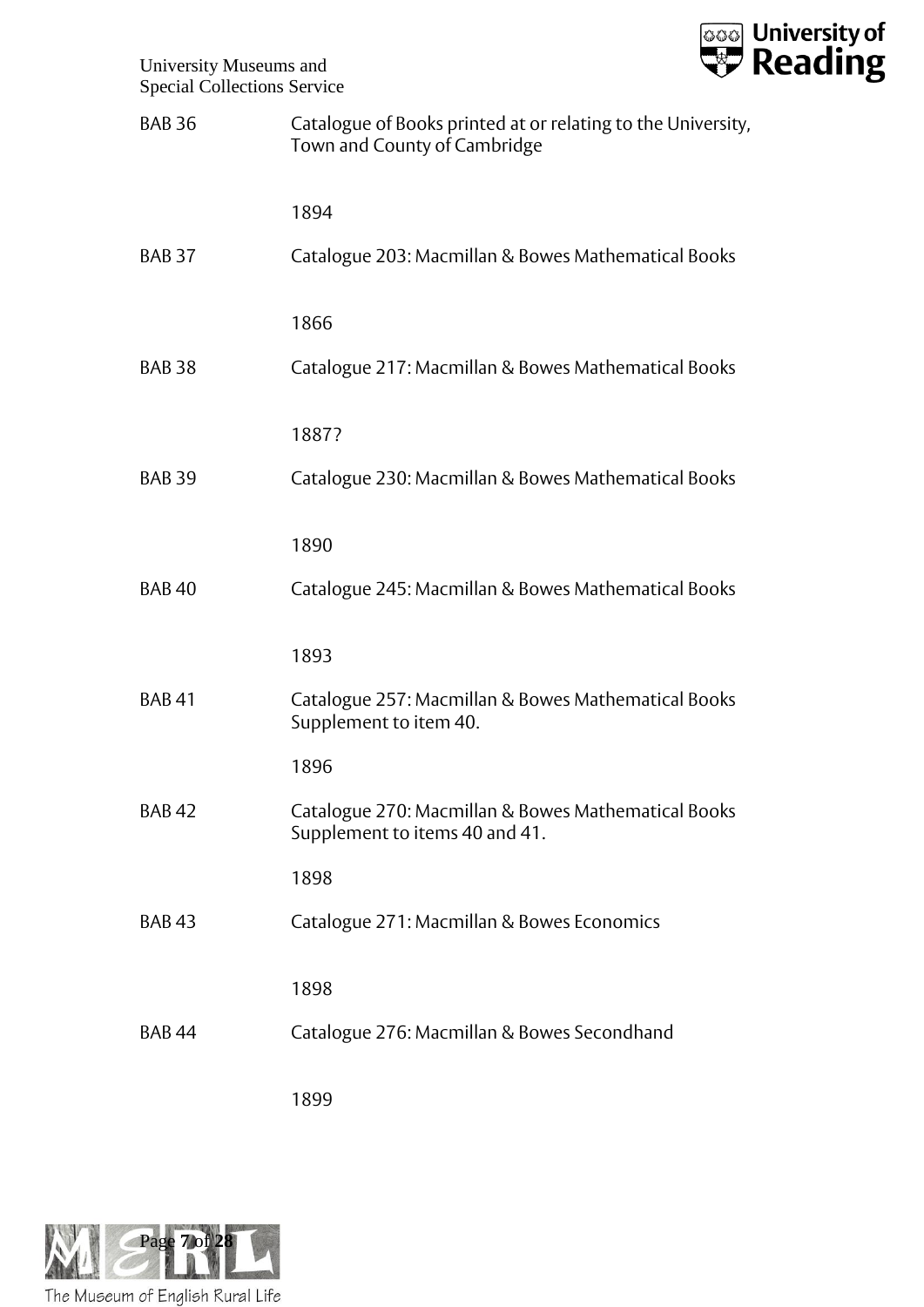

| <b>BAB45</b>  | Catalogue 281: Macmillan & Bowes Secondhand             |
|---------------|---------------------------------------------------------|
|               | 1900                                                    |
| <b>BAB46</b>  | Catalogue 286: Macmillan & Bowes Political Economy      |
|               | ?1900                                                   |
| <b>BAB47</b>  | Catalogue 293: Macmillan & Bowes Miscellaneous          |
|               | 1901                                                    |
| <b>BAB48</b>  | Catalogue 298: Macmillan & Bowes Reduced Prices         |
|               | ?1903                                                   |
| <b>BAB49</b>  | Catalogue 301: Macmillan & Bowes Secondhand             |
|               | 1904                                                    |
| <b>BAB 50</b> | Catalogue 305: Macmillan & Bowes Mathematical pamphlets |
|               | 1905                                                    |
| <b>BAB 51</b> | Catalogue 308: Macmillan & Bowes 18th century books     |
|               | 1906                                                    |
| <b>BAB 52</b> | Catalogue 309: Macmillan & Bowes Secondhand             |
|               | 1906                                                    |
| <b>BAB 53</b> | Catalogue 313: Macmillan & Bowes Secondhand             |
|               | 1906                                                    |

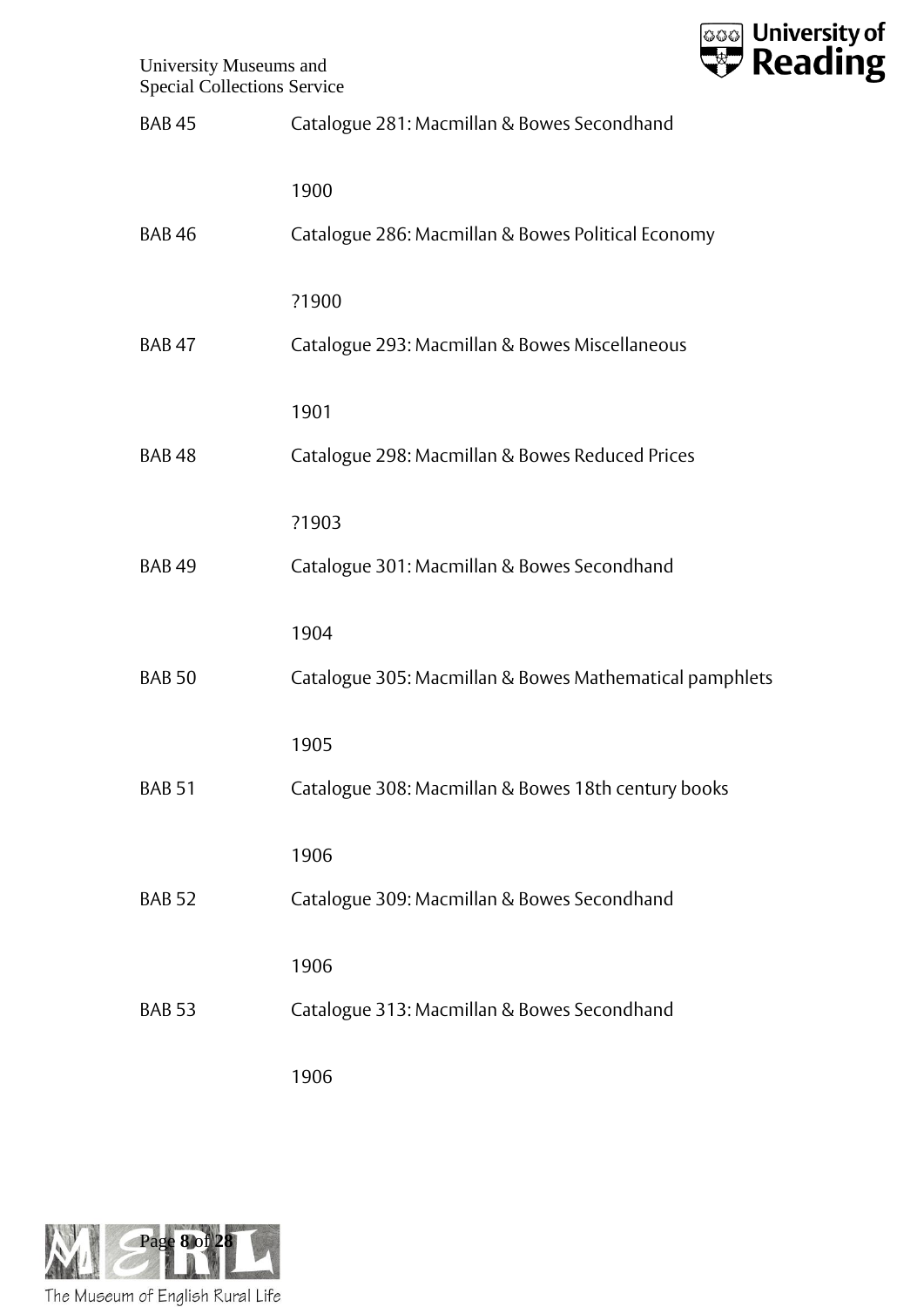

| <b>BAB 54</b> | Catalogue 314: Macmillan & Bowes Secondhand                                    |
|---------------|--------------------------------------------------------------------------------|
|               | 1907                                                                           |
| <b>BAB 55</b> | Catalogue 320: Bowes & Bowes Historical (some from F.W.<br>Maitland's library) |
|               | 1908                                                                           |
| <b>BAB 56</b> | Catalogue 322: Bowes & Bowes Secondhand, incl. Prof. James<br>Strachan         |
|               | 1908                                                                           |
| <b>BAB 57</b> | Catalogue 326: Bowes & Bowes Mathematics, later period                         |
|               | 1908                                                                           |
| <b>BAB 58</b> | Catalogue 331: Bowes & Bowes Hebraica and Judaica                              |
|               | 1909                                                                           |
| <b>BAB 59</b> | Catalogue 333: Bowes & Bowes Theology                                          |
|               | ?1909                                                                          |
| <b>BAB 60</b> | Catalogues 339-41: Bowes & Bowes Philosophy, Economics,<br>Education           |
|               | 1910                                                                           |
| <b>BAB 61</b> | Catalogue 346: Bowes & Bowes Miscellaneous                                     |
|               | 1911                                                                           |
| <b>BAB 62</b> | Catalogue 348: Bowes & Bowes Professor Hort's Library<br>(Divinity) etc.       |
|               |                                                                                |

1911

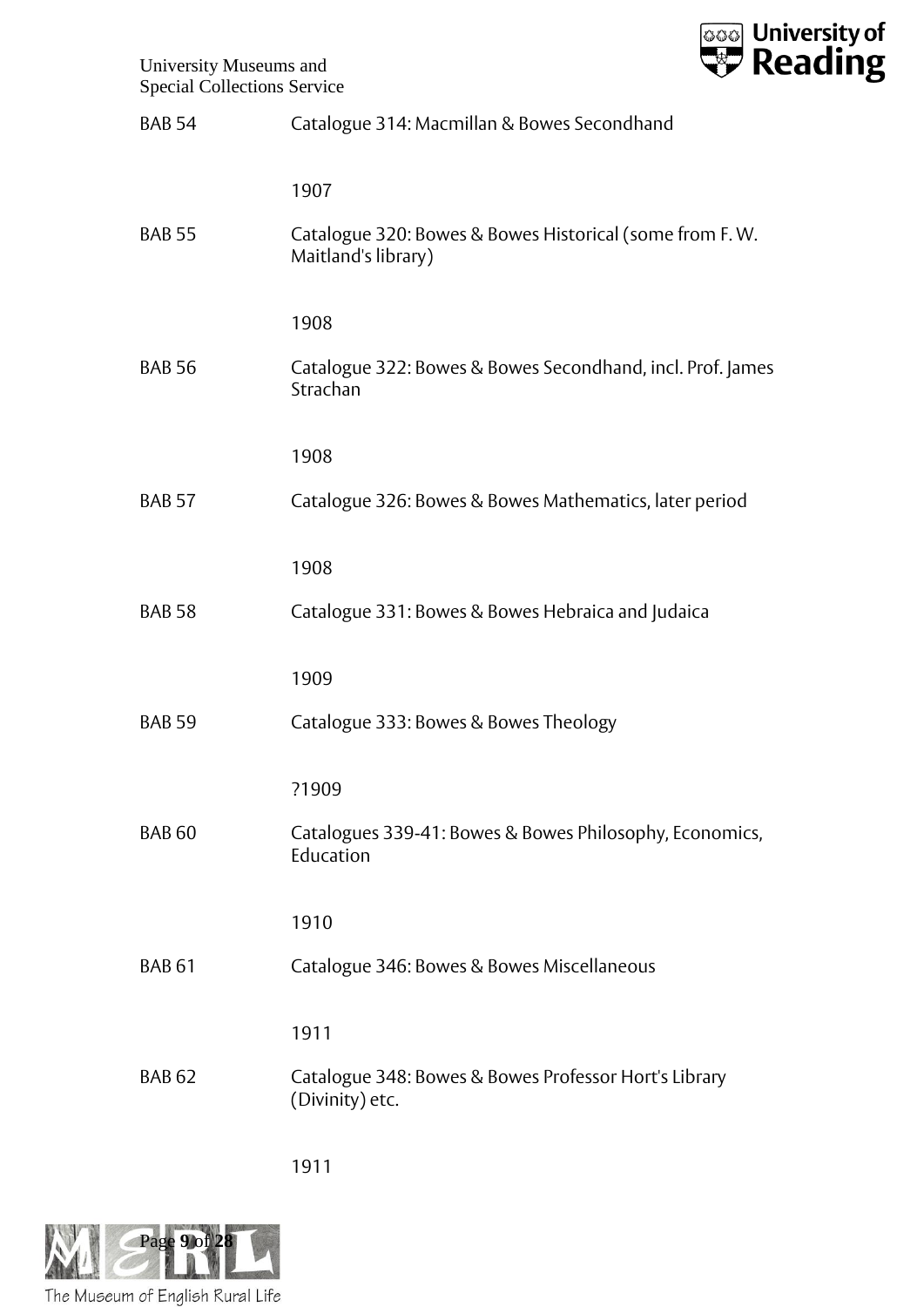

| <b>BAB 63</b> | Catalogue 350: Bowes & Bowes Classics                                     |
|---------------|---------------------------------------------------------------------------|
|               | 1911                                                                      |
| <b>BAB 64</b> | Catalogue 352: Bowes & Bowes Theology (Professor Mayor)                   |
|               | 1911                                                                      |
| <b>BAB 65</b> | Catalogue 355: Bowes & Bowes Misc. (S. H. Butcher & Prof. E.<br>B. Mayor) |
|               | 1911                                                                      |
| <b>BAB 66</b> | Catalogue 358: Bowes & Bowes Misc. (J. Willis Clark, W.<br>Chawner)       |
|               | 1912                                                                      |
| <b>BAB 67</b> | Catalogue 360: Bowes & Bowes Misc. (J. Willis Clark, W.<br>Chawner)       |
|               | 1912                                                                      |
| <b>BAB 68</b> | Catalogue 361: Bowes & Bowes Theology (Clark, Chawner)                    |
|               | 1912                                                                      |
| <b>BAB 69</b> | Catalogue 362: Bowes & Bowes Mathematics before 1800                      |
|               | 1912                                                                      |
| <b>BAB70</b>  | Catalogue 363: Bowes & Bowes Medical Science                              |
|               | 1912                                                                      |
| <b>BAB71</b>  | Catalogue 367: Bowes & Bowes Classics (Rev. E. S. Roberts)                |

1912

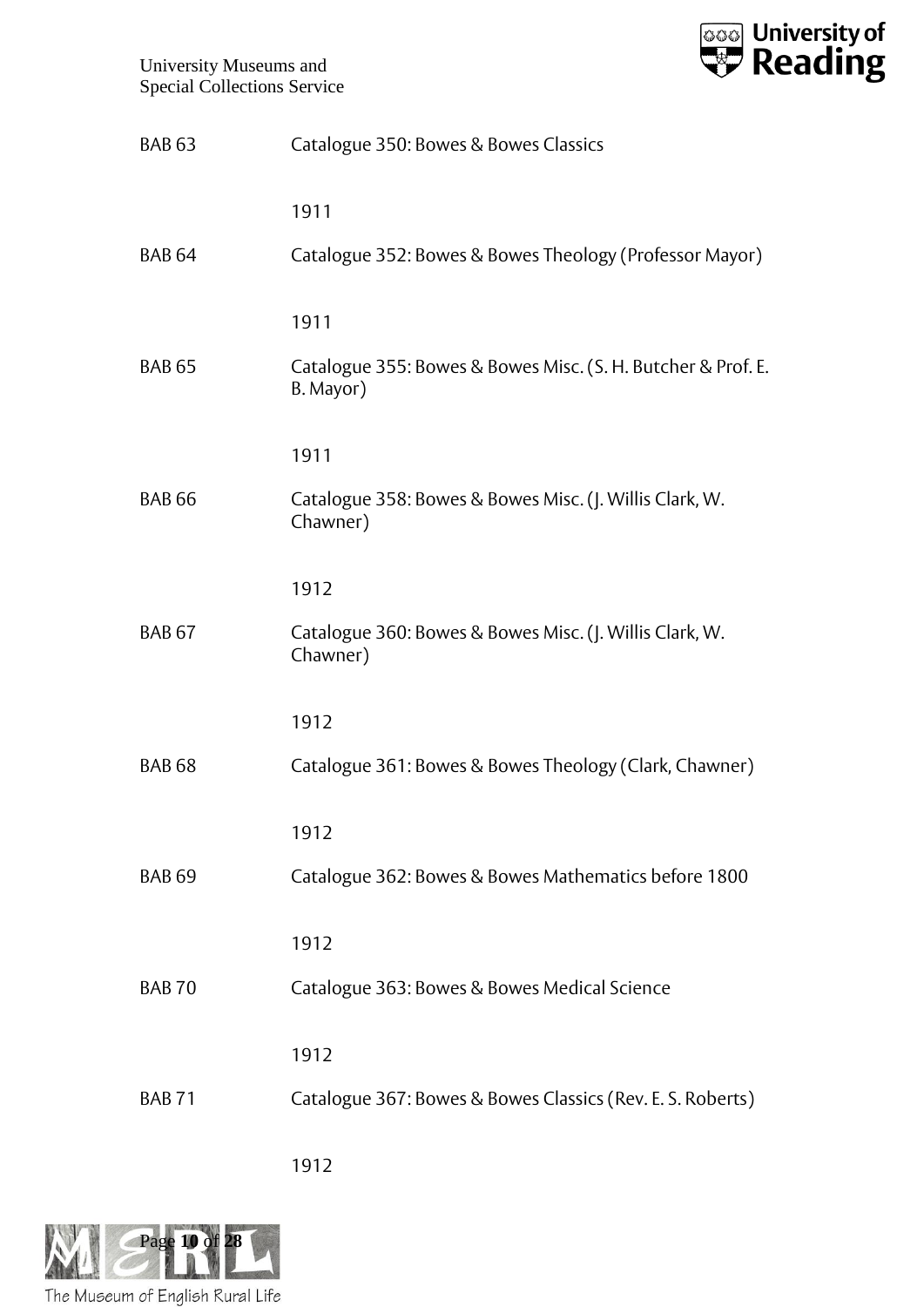

| <b>BAB72</b>  | Catalogue 374: Bowes & Bowes Misc. (Rev. E. S. Roberts)                   |
|---------------|---------------------------------------------------------------------------|
|               | 1913                                                                      |
| <b>BAB73</b>  | Catalogue 375: Bowes & Bowes Theology (Rev. E. S. Roberts)                |
|               | 1913                                                                      |
| <b>BAB74</b>  | Catalogue 379: Bowes & Bowes Natural Science (Shelford)                   |
|               | 1913                                                                      |
| <b>BAB75</b>  | Catalogue 382: Bowes & Bowes Philology (Skeat)                            |
|               | 1913                                                                      |
| <b>BAB76</b>  | Catalogues 380 and 387 : Bowes & Bowes School books                       |
|               |                                                                           |
| <b>BAB77</b>  | Catalogue 385: Bowes & Bowes finely printed books, modern<br>1st editions |
|               | 1914                                                                      |
| BAB 78        | Catalogue 395: Bowes & Bowes School books                                 |
|               |                                                                           |
| <b>BAB79</b>  | Catalogue 402: Bowes & Bowes Secondhand                                   |
|               | 1920                                                                      |
| <b>BAB 80</b> | Catalogue 403: Bowes & Bowes History                                      |
|               |                                                                           |

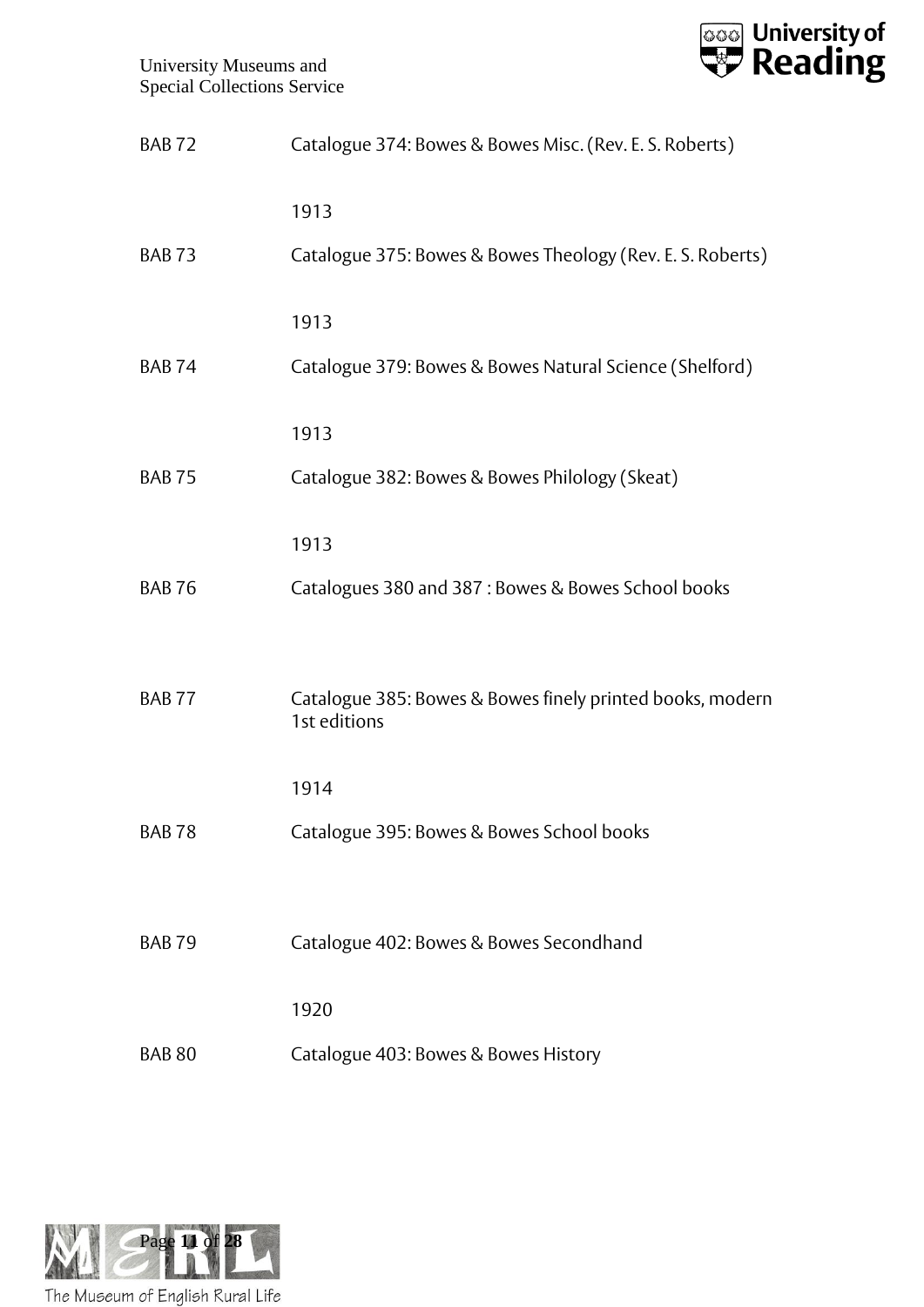

| <b>BAB 81</b>     | Catalogue 404: Bowes & Bowes Science           |
|-------------------|------------------------------------------------|
|                   | 1921                                           |
| <b>BAB 82</b>     | Catalogue 408: Philosophy & Occult             |
|                   | 1921                                           |
| <b>BAB 83</b>     | Catalogue 409: Belles lettres and 1st editions |
|                   |                                                |
| <b>BAB 84</b>     | Catalogue 410: Political economy               |
|                   | 1922                                           |
| <b>BAB 85</b>     | Catalogue 411: Latin and Greek authors         |
|                   | 1921                                           |
| <b>BAB 86</b>     | Catalogues 413 and 415: Law, History           |
|                   | 1922                                           |
| BAB <sub>87</sub> | Catalogue 414: Classics (Prof. Jackson)        |
|                   | 1923                                           |
| <b>BAB 88</b>     | Catalogue 417: Science                         |
|                   | 1923                                           |
| <b>BAB 89</b>     | Catalogue 418: Art and Literature              |
| <b>BAB 90</b>     | Catalogue 419: Theology and Liturgies          |
|                   |                                                |

1924

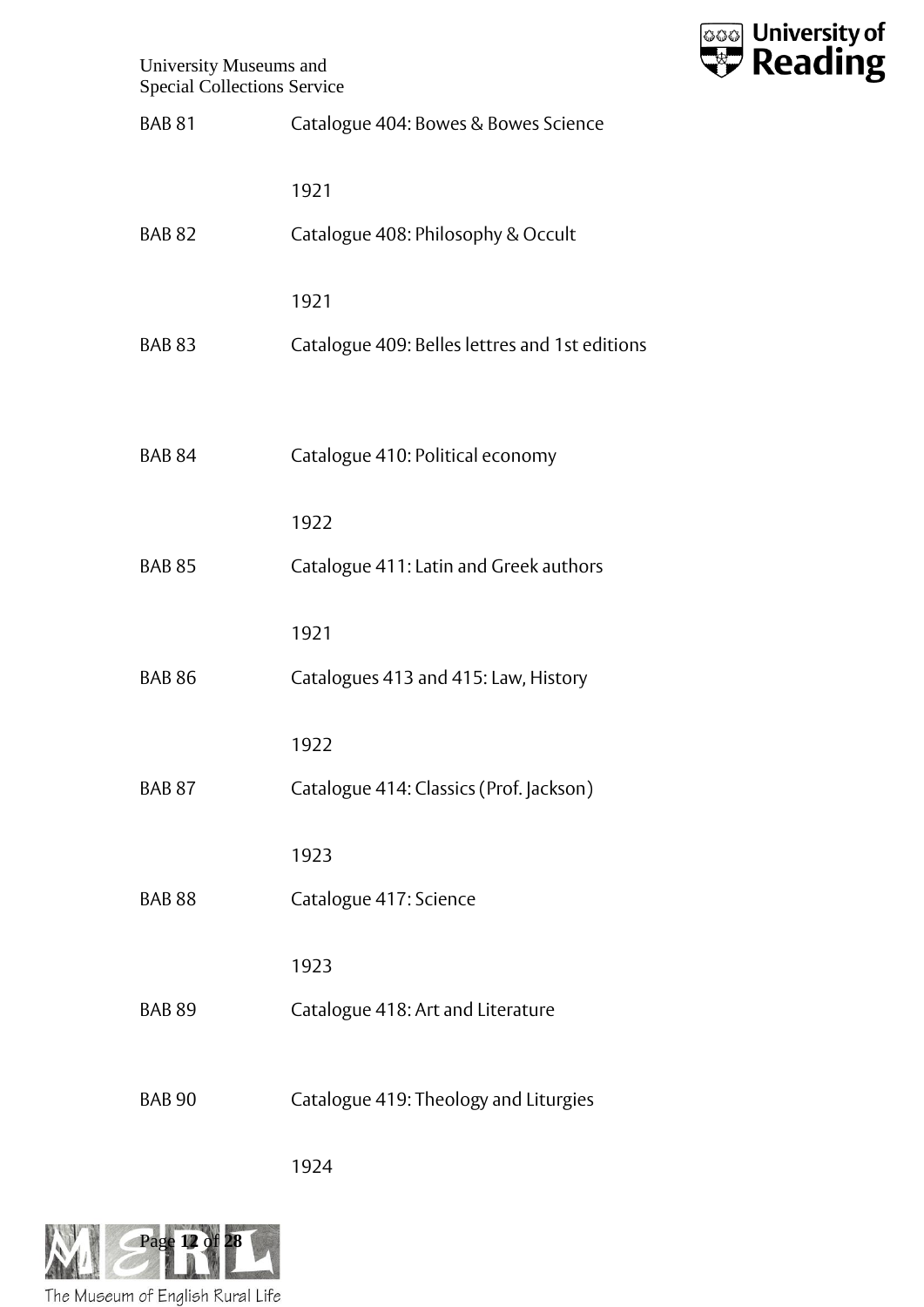

| <b>BAB 91</b>  | Catalogue 422: Miscellaneous |
|----------------|------------------------------|
|                | 1924                         |
| <b>BAB 92</b>  | Catalogue 423: Mathematics   |
|                |                              |
| <b>BAB 93</b>  | Catalogue 424                |
|                | 1924                         |
| <b>BAB 94</b>  | Catalogue 426                |
|                |                              |
| <b>BAB 95</b>  | Catalogue 427                |
|                |                              |
| <b>BAB 96</b>  | Catalogue 428                |
| <b>BAB 97</b>  | Catalogue 429                |
|                |                              |
| <b>BAB 98</b>  | Catalogue 430                |
|                |                              |
| <b>BAB 99</b>  | Catalogue 431                |
|                |                              |
| <b>BAB 100</b> | Catalogue 433                |

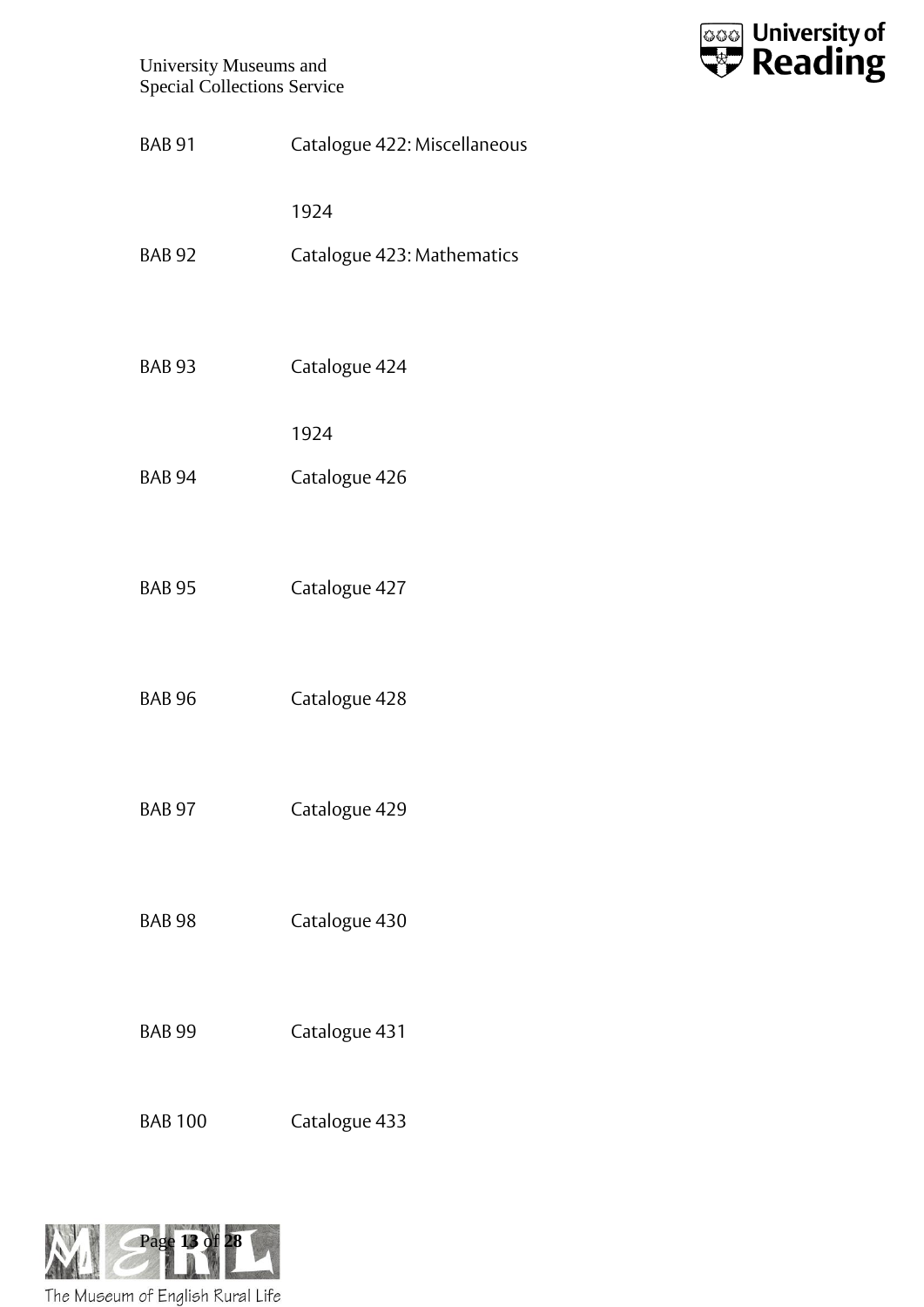

- BAB 102 Catalogue 435
- BAB 103 Catalogue 437
- BAB 104 Catalogue 438
- BAB 105 Catalogue 439
- BAB 106 Catalogue 440
- BAB 107 Catalogue 441
- BAB 108 Catalogue 443
- BAB 109 Catalogue 444
- BAB 110 Catalogue 445

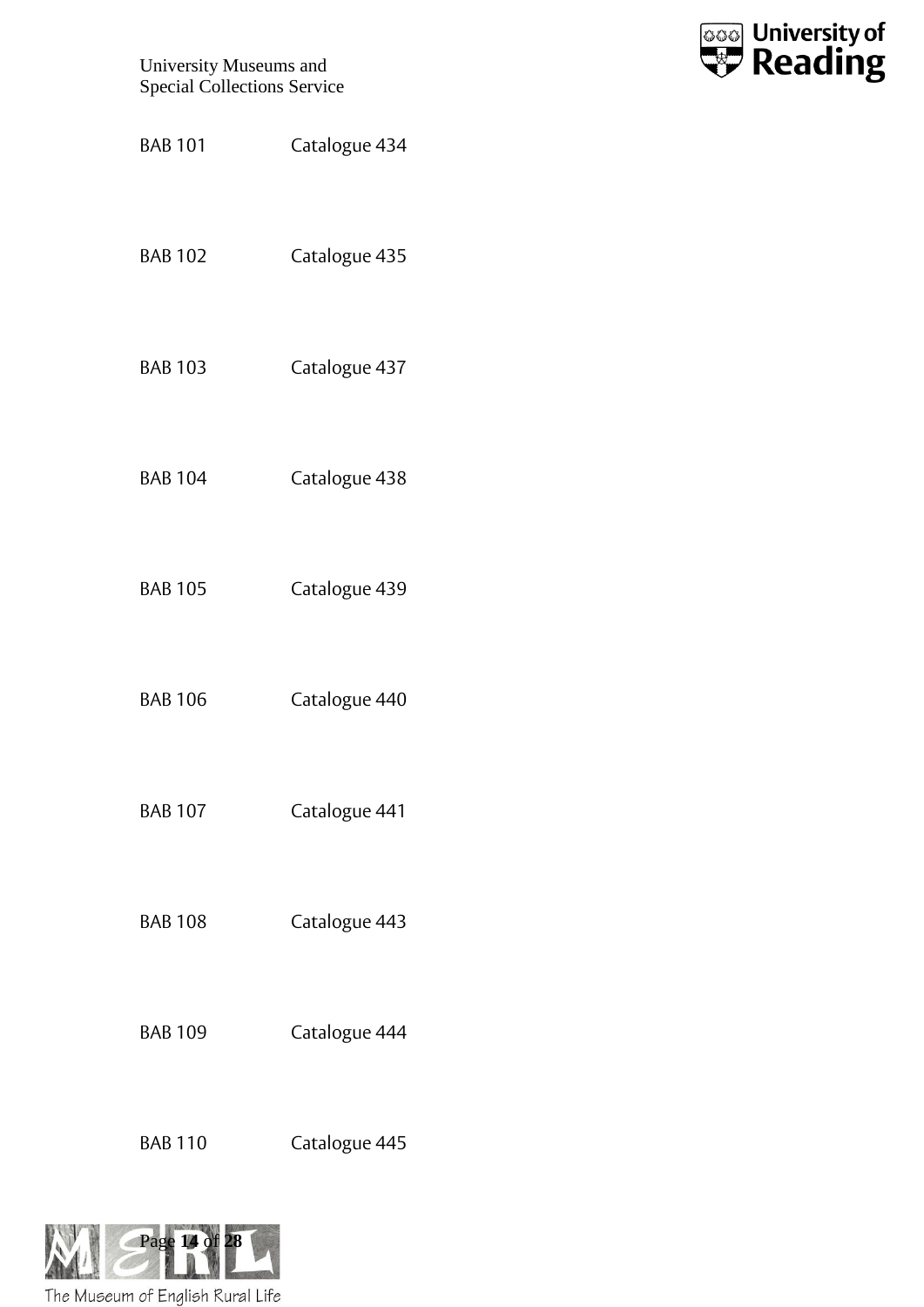

| <b>BAB 111</b> | Catalogue 446 |  |
|----------------|---------------|--|
| <b>BAB 112</b> | Catalogue 447 |  |
| <b>BAB 113</b> | Catalogue 448 |  |
| <b>BAB 114</b> | Catalogue 449 |  |
| <b>BAB 115</b> | Catalogue 450 |  |
| <b>BAB 116</b> | Catalogue 451 |  |
| <b>BAB 117</b> | Catalogue 452 |  |
| <b>BAB 118</b> | Catalogue 454 |  |
| <b>BAB 119</b> | Catalogue 456 |  |

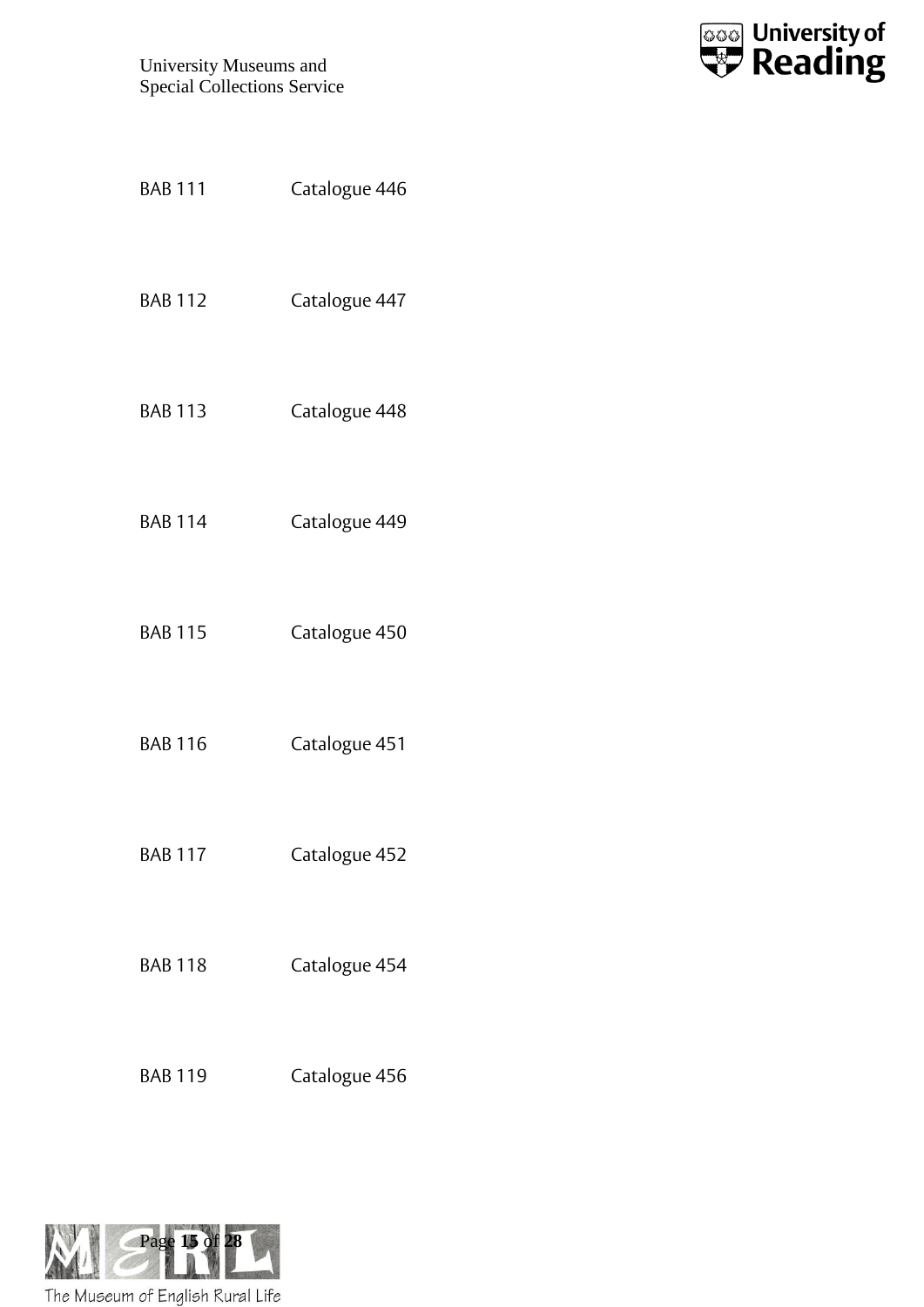

- BAB 120 Catalogue 457
- BAB 121 Catalogue 458
- BAB 122 Catalogue 459
- BAB 123 Catalogue 460
- BAB 124 Catalogue 461
- BAB 125 Catalogue 463
- BAB 126 Catalogue 464
- BAB 127 Catalogue 465
- BAB 128 Catalogue 466
- BAB 129 Catalogue 467

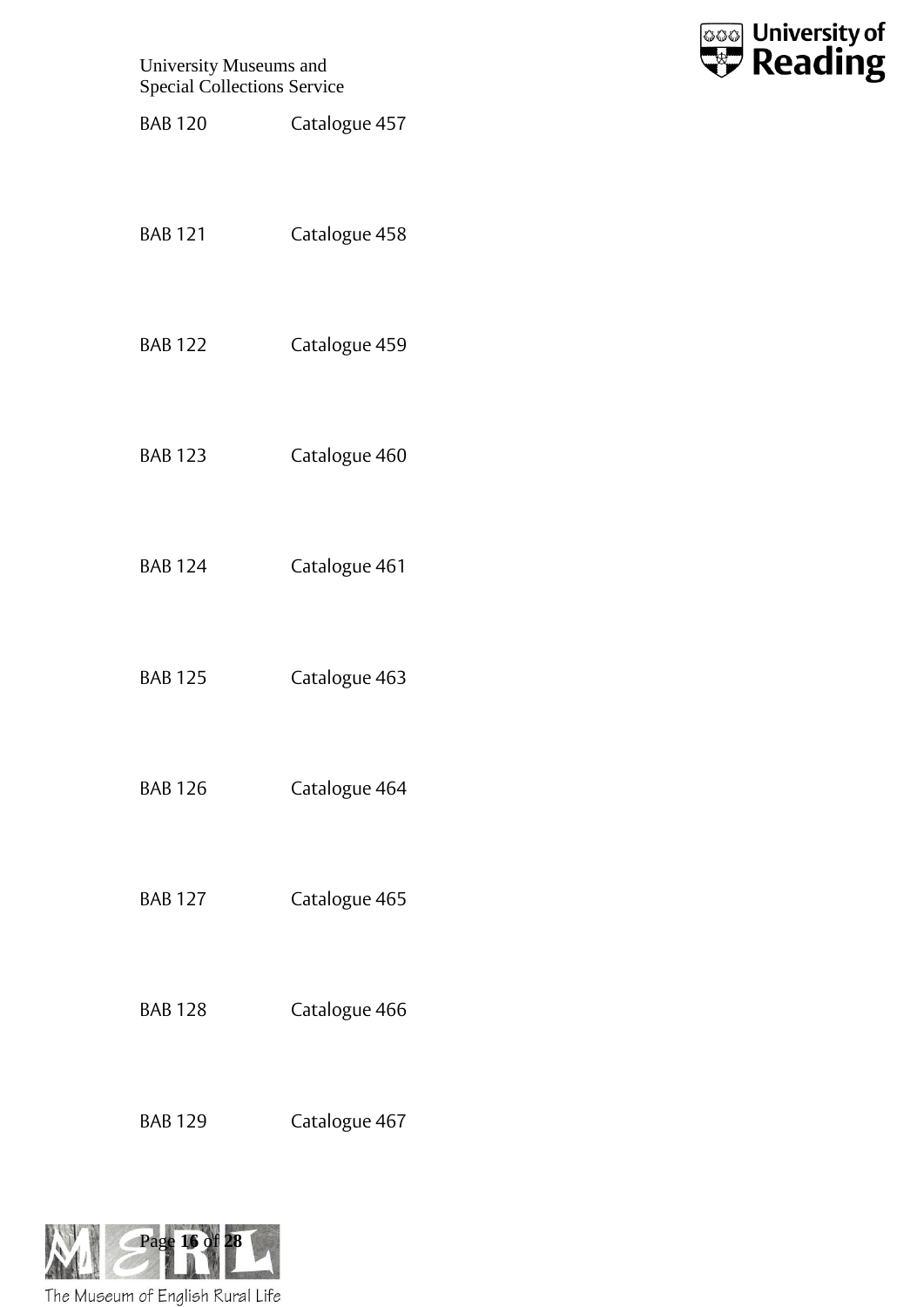

| <b>BAB 130</b> | Catalogue 468 |
|----------------|---------------|
| <b>BAB 131</b> | Catalogue 469 |
| <b>BAB 132</b> | Catalogue 470 |
| <b>BAB 133</b> | Catalogue 471 |
| <b>BAB 134</b> | Catalogue 472 |
| <b>BAB 135</b> | Catalogue 473 |
| <b>BAB 136</b> | Catalogue 474 |
| <b>BAB 137</b> | Catalogue 475 |
| <b>BAB 138</b> | Catalogue 476 |
| <b>BAB 139</b> | Catalogue 477 |
| Page 17 of 28  |               |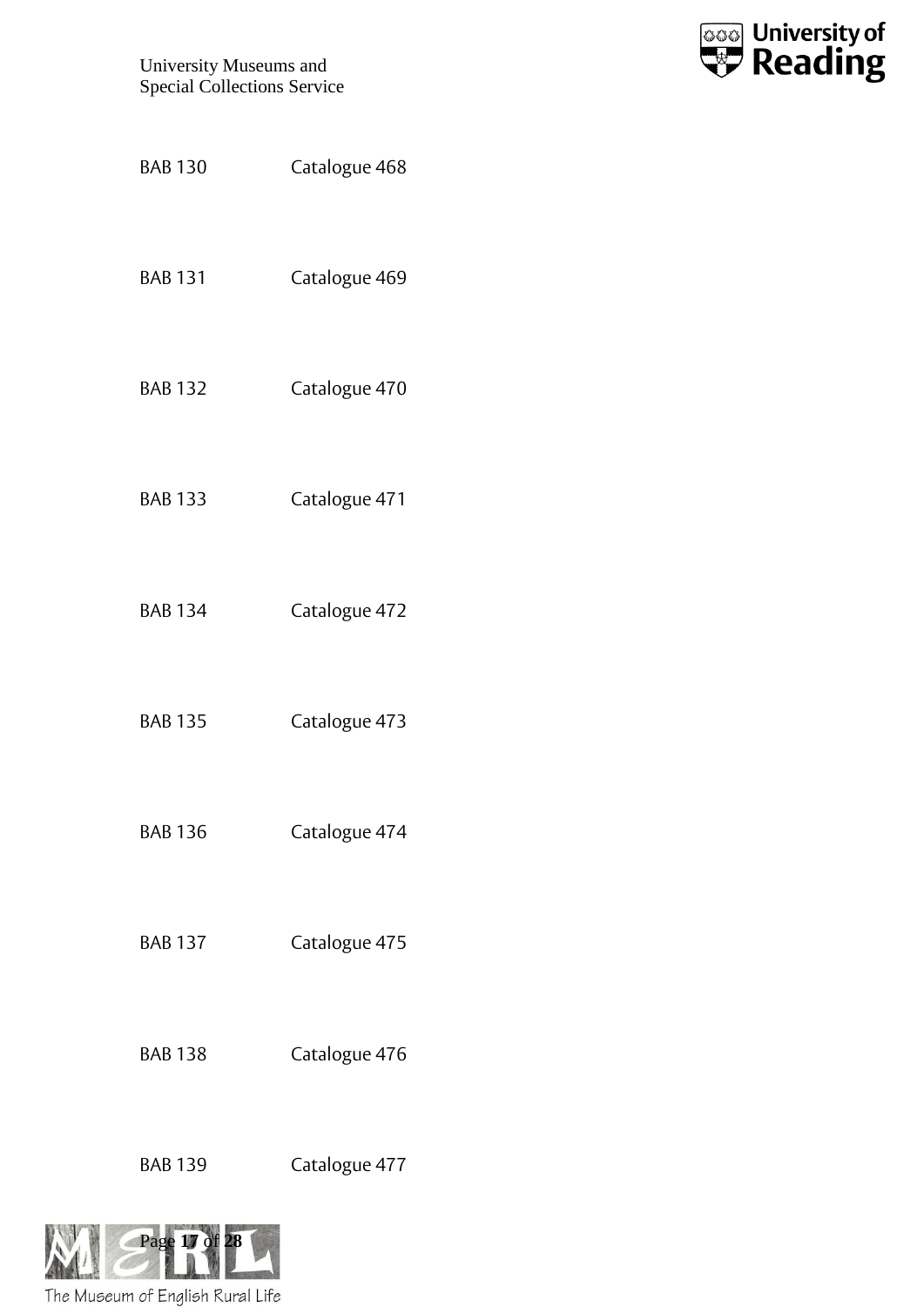

| <b>BAB 140</b> | Catalogue 478 |
|----------------|---------------|
| <b>BAB 141</b> | Catalogue 479 |
| <b>BAB 142</b> | Catalogue 480 |
| <b>BAB 143</b> | Catalogue 481 |
| <b>BAB 144</b> | Catalogue 482 |
| <b>BAB 145</b> | Catalogue 483 |
| <b>BAB 146</b> | Catalogue 484 |
| <b>BAB 147</b> | Catalogue 485 |
| <b>BAB 148</b> | Catalogue 486 |

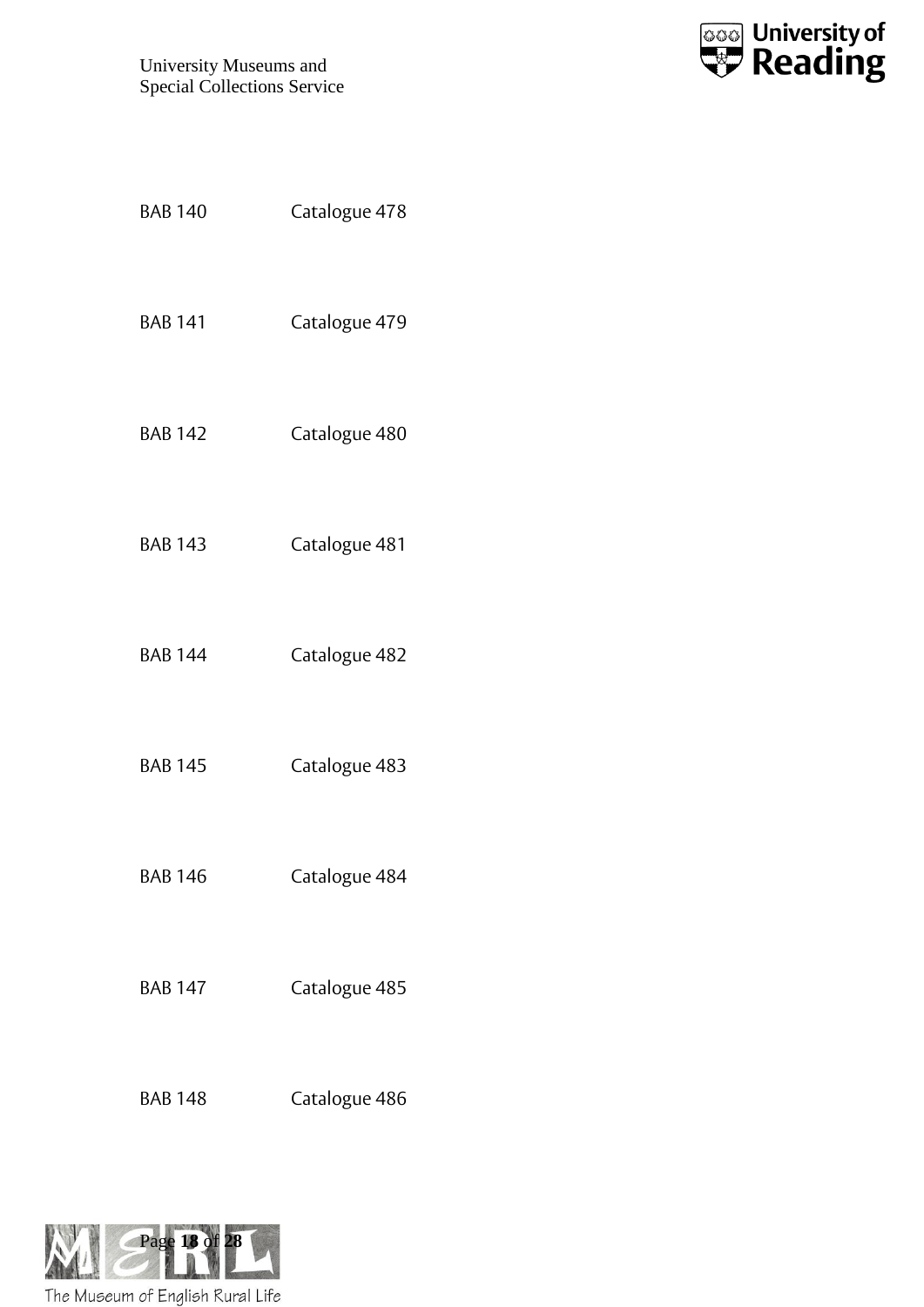

- BAB 149 Catalogue 487
- BAB 150 Catalogue 488
- BAB 151 Catalogue 489
- BAB 152 Catalogue 490
- BAB 153 Catalogue 491
- BAB 154 Catalogue 492
- BAB 155 Catalogue 493
- BAB 156 Catalogue 494
- BAB 157 Catalogue 495
- BAB 158 Catalogue 496

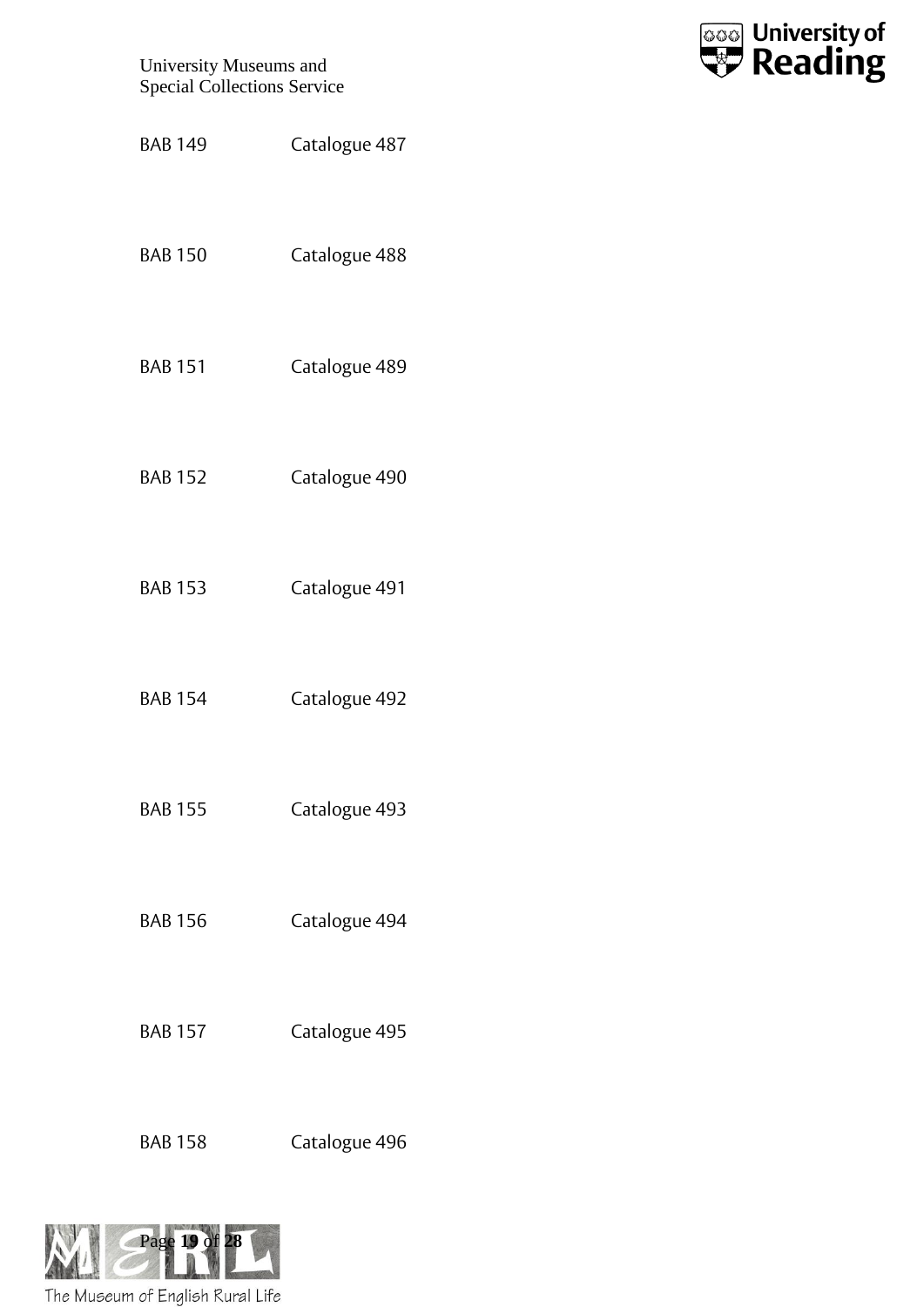![](_page_19_Picture_1.jpeg)

| <b>BAB 159</b> | Catalogue 497 |  |
|----------------|---------------|--|
| <b>BAB 160</b> | Catalogue 498 |  |
| <b>BAB 161</b> | Catalogue 499 |  |
| <b>BAB 162</b> | Catalogue 500 |  |
| <b>BAB 163</b> | Catalogue 501 |  |
| <b>BAB 164</b> | Catalogue 502 |  |
| <b>BAB 165</b> | Catalogue 504 |  |
| <b>BAB 166</b> | Catalogue 505 |  |
| <b>BAB 167</b> | Catalogue 506 |  |

![](_page_19_Picture_3.jpeg)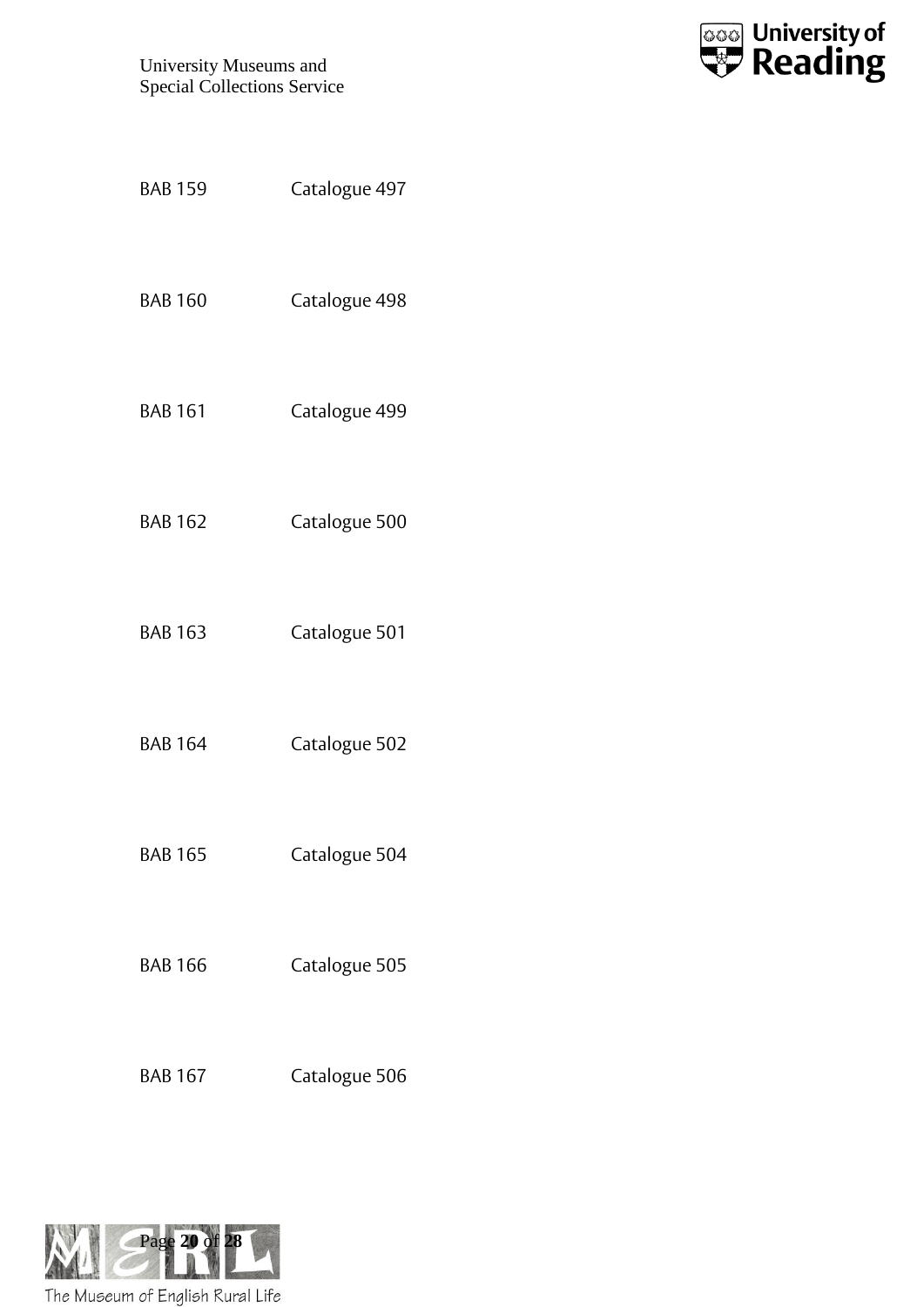![](_page_20_Picture_1.jpeg)

- BAB 168 Catalogue 507
- BAB 169 Catalogue 508
- BAB 170 Catalogue 510
- BAB 171 Catalogue 512
- BAB 172 Catalogue 513
- BAB 173 Catalogue 514
- BAB 174 Catalogue 516
- BAB 175 Catalogue 518
- BAB 176 Catalogue 519
- BAB 177 Catalogue 520

![](_page_20_Picture_12.jpeg)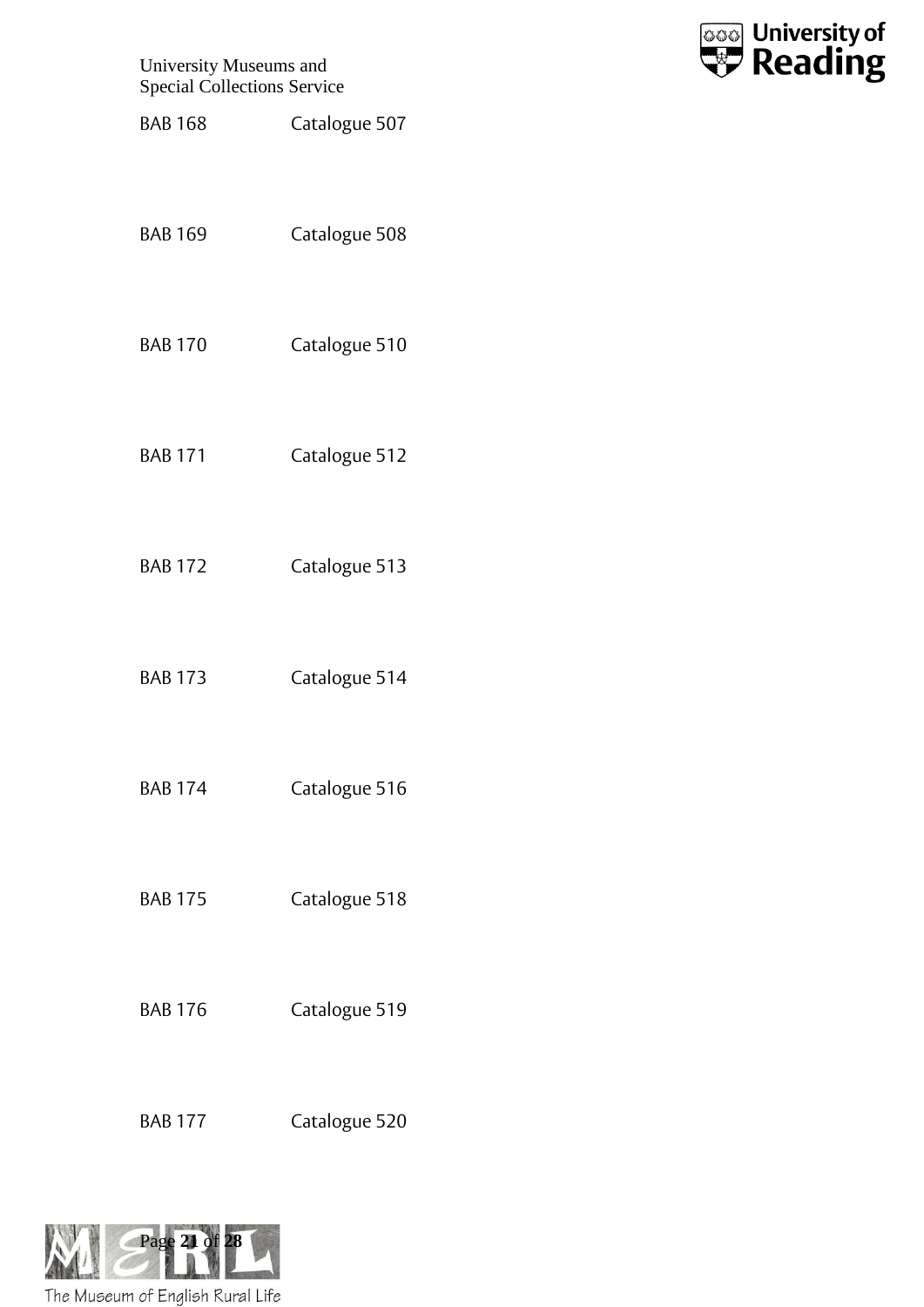![](_page_21_Picture_1.jpeg)

BAB 178 Catalogue 522 BAB 179 Catalogue 523 BAB 180 Catalogue 525 BAB 181 Catalogue 526 BAB 182 Catalogue 529 BAB 183 Catalogue 530 BAB 184 Catalogue 531 BAB 185 Catalogue 533 BAB 186 Catalogue 534 1951 BAB 187 Miscellaneous Cambridge Magazines

![](_page_21_Picture_3.jpeg)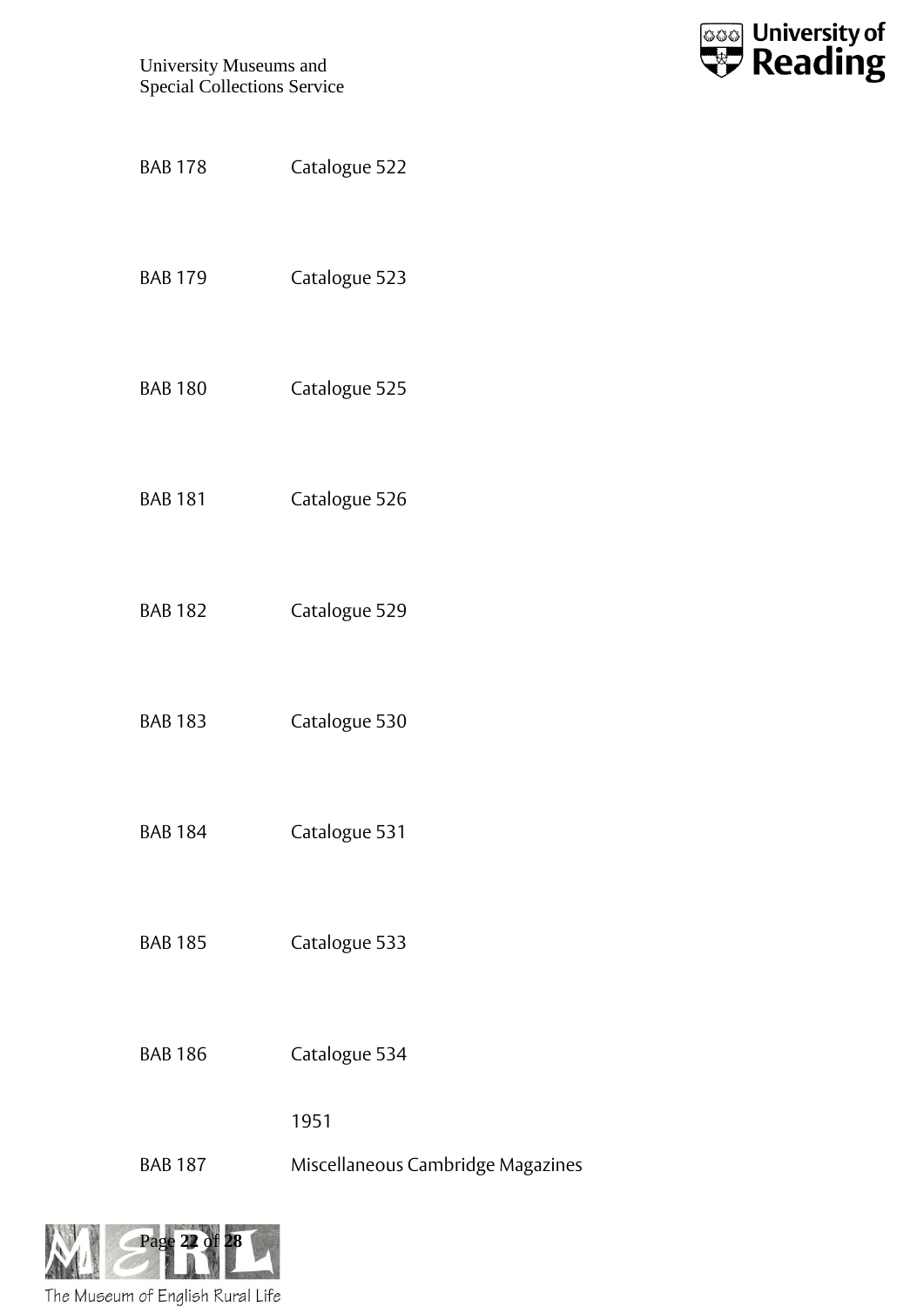![](_page_22_Picture_0.jpeg)

|                | Bound volume of magazines between 1866 and 1893 (incl.<br>loose papers about a libel claim arising from one in 1877: also<br>a further four loose items up to 1922). |
|----------------|----------------------------------------------------------------------------------------------------------------------------------------------------------------------|
|                | 1866-1922                                                                                                                                                            |
| <b>BAB 188</b> | The Net Book Agreement by F Macmillan<br>Includes loose letter from author to G B Bowes about it.                                                                    |
|                | 1924                                                                                                                                                                 |
| <b>BAB 189</b> | T Stevenson catalogues 1825-29<br>1825, 1827 & 1829                                                                                                                  |
|                | 1825-29                                                                                                                                                              |
| <b>BAB 190</b> | T Stevenson catalogues 1830-36<br>1830/2 & 1836/7                                                                                                                    |
|                | 1830-37                                                                                                                                                              |
| <b>BAB 191</b> | Macmillan's Bibliographical Catalogues 1843-1889<br>715pp                                                                                                            |
| <b>BAB 192</b> | Bowes & Bowes Subjects Catalogues 1907-12                                                                                                                            |
| <b>BAB 193</b> | Bowes & Bowes Subjects Catalogues 1913-                                                                                                                              |
| <b>BAB 194</b> | Macmillan's Catalogues 1878-91<br>Catalogue nos. 138, 143-144, 153, 161 178, 207, 211 & 218.                                                                         |
|                | 1878-91                                                                                                                                                              |
| <b>BAB 195</b> | Catalogue 384: Mathematics                                                                                                                                           |
|                | ?1914                                                                                                                                                                |

![](_page_22_Picture_3.jpeg)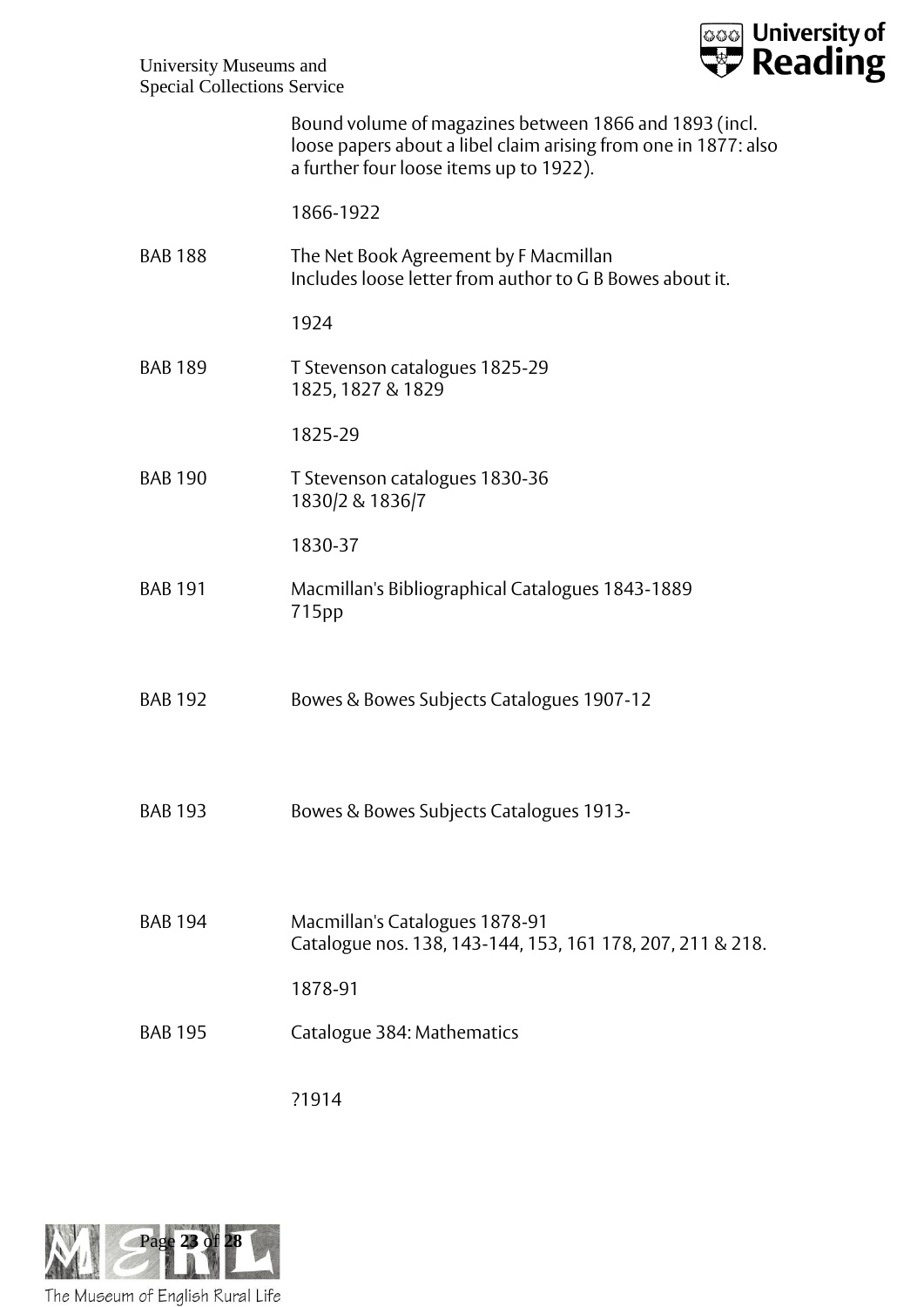![](_page_23_Picture_1.jpeg)

| <b>BAB 196</b> | Catalogue 390: Miscellaneous                                                                                                                                                                                                                                                                                                                                                                                                                                                                                                                                                                                                                                                                                                                                                                                |
|----------------|-------------------------------------------------------------------------------------------------------------------------------------------------------------------------------------------------------------------------------------------------------------------------------------------------------------------------------------------------------------------------------------------------------------------------------------------------------------------------------------------------------------------------------------------------------------------------------------------------------------------------------------------------------------------------------------------------------------------------------------------------------------------------------------------------------------|
|                | 1915                                                                                                                                                                                                                                                                                                                                                                                                                                                                                                                                                                                                                                                                                                                                                                                                        |
| <b>BAB 197</b> | Catalogue 397: Purchased at Sales                                                                                                                                                                                                                                                                                                                                                                                                                                                                                                                                                                                                                                                                                                                                                                           |
|                | 1917                                                                                                                                                                                                                                                                                                                                                                                                                                                                                                                                                                                                                                                                                                                                                                                                        |
| <b>BAB 198</b> | Catalogue 400: General Literature                                                                                                                                                                                                                                                                                                                                                                                                                                                                                                                                                                                                                                                                                                                                                                           |
|                | 1919                                                                                                                                                                                                                                                                                                                                                                                                                                                                                                                                                                                                                                                                                                                                                                                                        |
| <b>BAB 199</b> | Box file of catalogues<br>Box file of catalogues; 1900-52Nos. 288 (1900), 290, 296,<br>300, 320, 332, 336, 345, 347, 356, 368, 369, 370, 378, 381,<br>388, 401, 412, 421, 455, ?, 509, 515, 517, 521, 527, 528, 532,<br>535 (1951) Priced Catalogues (Tripos textbooks); 1936-39,<br>1949/50-1951/2Bulletins Nos. 1-15; 1946-52Recent &<br>Forthcoming Publications; 1951-2Recent Foreign Scientific<br>WorksScientific Book Bulletins Nos. 2-5; 1950-<br>2also:Cambridge Periodicals, 1885; Cambridge Antiquarian<br>Soc. Vol. VI, 1887 (pp. 362-367), Vol. IX, ? (pp. 1-3), & Vol. XIII,<br>1909 (pp. 292-317); The Caian Vol. VII No. 1, 1897 (re pp. 43-<br>5); Booksellers Association Past & Present by R Bowes, 1905; &<br>Post-Prandial Proceedins of the Cavendish Society, Bowes &<br>Bowes, 1920 |
|                | 1885-1952                                                                                                                                                                                                                                                                                                                                                                                                                                                                                                                                                                                                                                                                                                                                                                                                   |
| <b>BAB 200</b> | Box file of catalogues<br>Books for University Studies (Tripos textbooks); 1956/7,<br>1961/2-1968/9Roneo lists; Spring 1957-Autumn<br>1960Miscellaneous; 1961-9Modern Languages Nos. 539, 540<br>(1969) Standard Languages Nos. 543, 544 (1968), 545<br>(1969) also; Creative Bookshop Staffing by L Fontaine; 1968                                                                                                                                                                                                                                                                                                                                                                                                                                                                                         |
|                | 1956-69                                                                                                                                                                                                                                                                                                                                                                                                                                                                                                                                                                                                                                                                                                                                                                                                     |
| <b>BAB 201</b> | Annual Accounts of Bowes & Bowes (Cambridge) Ltd; 1940/1-<br>1951/2                                                                                                                                                                                                                                                                                                                                                                                                                                                                                                                                                                                                                                                                                                                                         |

1940-1952

![](_page_23_Picture_4.jpeg)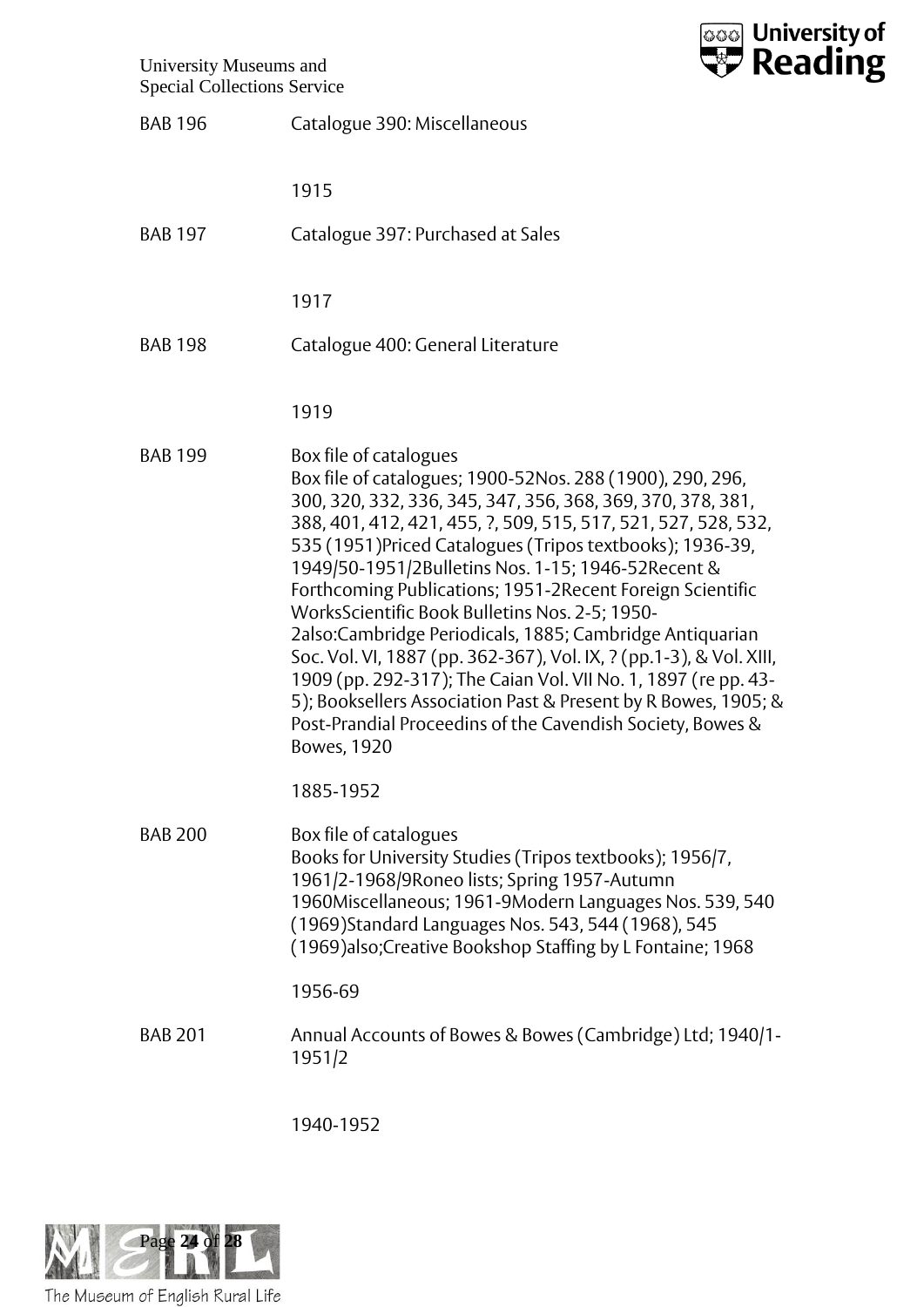![](_page_24_Picture_0.jpeg)

| <b>BAB 202</b> | Annual Accounts of Bowes & Bowes (Cambridge) Ltd; 1955/6-<br>1960/1                                                     |
|----------------|-------------------------------------------------------------------------------------------------------------------------|
|                | 1955-1961                                                                                                               |
| <b>BAB 203</b> | Annual Accounts of Bowes & Bowes (Cambridge) Ltd; 1971/2                                                                |
|                | 1971-1972                                                                                                               |
| <b>BAB 204</b> | Annual Accounts of W J Bryce Ltd; 1971/2                                                                                |
|                | 1971-1972                                                                                                               |
| <b>BAB 205</b> | Illustrissimi Principis Ducis Cornubiae; Cambridge 1688                                                                 |
|                | 1688                                                                                                                    |
| <b>BAB 206</b> | The Cambridge Case re Alban Francis; London 1689<br>16 <sub>pp</sub>                                                    |
|                | 1689                                                                                                                    |
| <b>BAB 207</b> | Per Parte del Reverendo Misere; ?1717<br>1p                                                                             |
|                | ?1717                                                                                                                   |
| <b>BAB 208</b> | Harmonia Mensurarum per R Cotesium: Cambridge 1722<br>249 + 124pp. Label: Nicholson's Circulating Library,<br>Cambridge |
|                | 1722                                                                                                                    |
| <b>BAB 209</b> | Essays on  Mathematiks by T Simpson; London 1740<br>144pp. Label: Nicholson's Circulating Library, Cambridge            |
|                | 1740                                                                                                                    |
| <b>BAB 210</b> | Ordo Institutionum Physicarum by T Rutherforth; Cambridge<br>1756<br>$100$ pp +31 ta                                    |
|                | 1756                                                                                                                    |

![](_page_24_Picture_3.jpeg)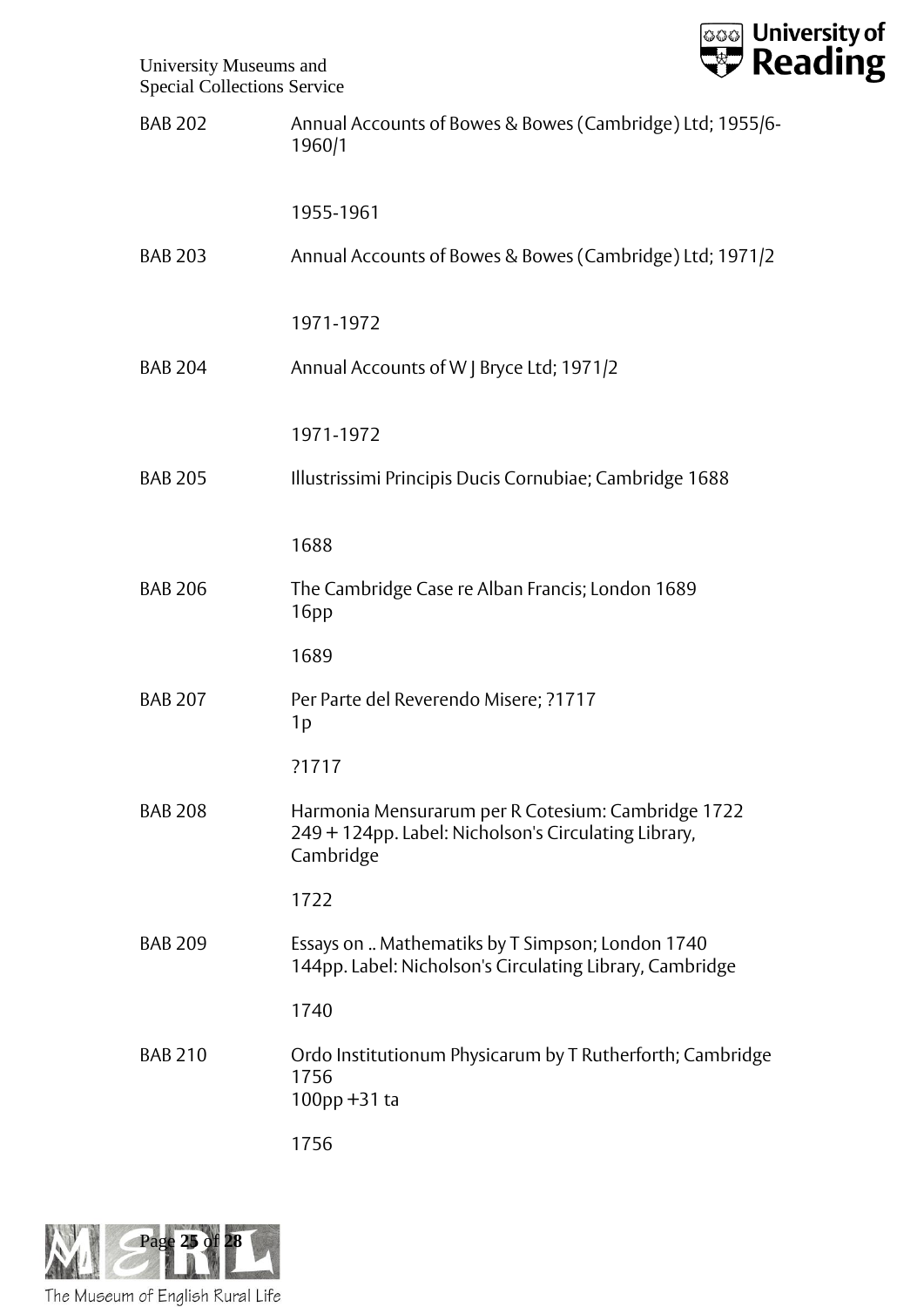![](_page_25_Picture_0.jpeg)

![](_page_25_Picture_1.jpeg)

| <b>BAB 211</b> | Meditationes Analyticae by E Waring; Cambridge 1776<br>xvi + 558pp. Label: John Nicholson  Circulating Library,<br>Cambridge |
|----------------|------------------------------------------------------------------------------------------------------------------------------|
|                | 1776                                                                                                                         |
| <b>BAB 212</b> | Toby in Cambridge, Vol. I; 1832/3<br>pp 1-208                                                                                |
|                | 1832-33                                                                                                                      |
| <b>BAB 213</b> | Toby in Cambridge, Vol. I; 1833/4<br>pp 209-416                                                                              |
|                | 1833-34                                                                                                                      |
| <b>BAB 214</b> | Toby in Cambridge, Vol. I; 1834/5<br>pp 417-624                                                                              |
|                | 1834-35                                                                                                                      |
| <b>BAB 215</b> | The Cambridge Grisette by H Vaughan<br>139 pp                                                                                |
|                | 1862                                                                                                                         |
| <b>BAB 216</b> | Lady Nell by R L Nicholson<br>192 pp                                                                                         |
|                | 1878                                                                                                                         |
| <b>BAB 217</b> | Ancient Wood & Iron Work in Cambridge by W B Redfern<br>28 plates                                                            |
|                | 1886                                                                                                                         |
| <b>BAB 218</b> | The True Blue ed. P Cosmo<br>33 pp                                                                                           |
|                | 1883                                                                                                                         |
| <b>BAB 219</b> | A Tourist's Notes<br>$29$ pp                                                                                                 |
|                | 1887                                                                                                                         |

![](_page_25_Picture_3.jpeg)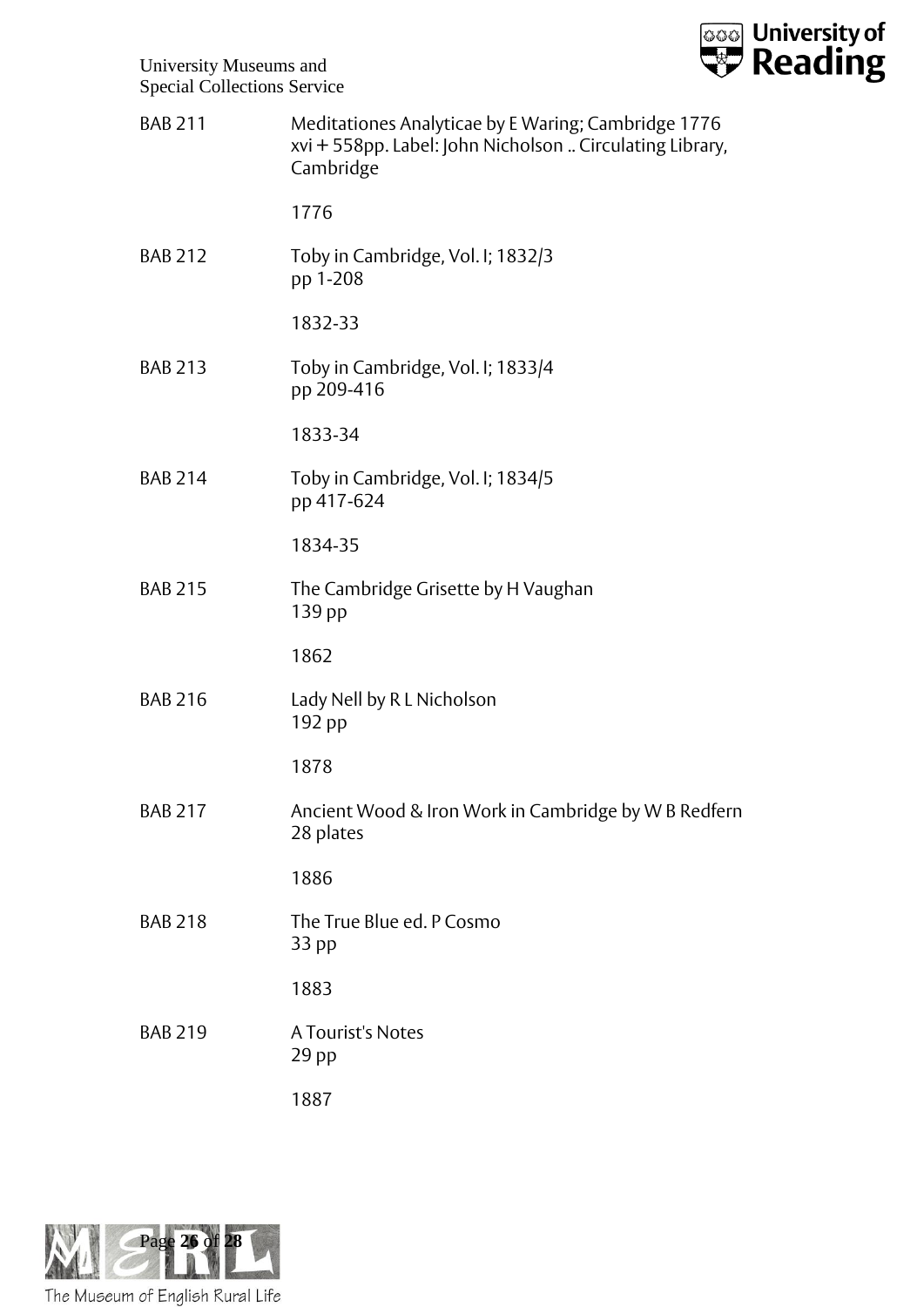![](_page_26_Picture_0.jpeg)

| <b>BAB 220</b> | Decorative Art from a Workshop Point of View by C R Ashbee<br>$11$ pp |
|----------------|-----------------------------------------------------------------------|
|                | 1889                                                                  |
| <b>BAB 221</b> | Playtime with a Pen; Macmillan & Bowes<br>32 pp                       |
|                | 1891                                                                  |
| <b>BAB 222</b> | The Quad No. 1; Oxford<br>40 pp                                       |
|                | 1900                                                                  |
| <b>BAB 223</b> | The Quad No. 2; Oxford<br>39 pp                                       |
|                | 1900                                                                  |
| <b>BAB 224</b> | Feeding the Mind by L Carroll<br>31 pp                                |
|                | 1907                                                                  |
| <b>BAB 225</b> | George Meredith by J M Barrie<br>16 pp                                |
|                | 1909                                                                  |
| <b>BAB 226</b> | Some Mazes by WWR Ball                                                |
|                | 1914                                                                  |
| <b>BAB 227</b> | Doberitz Gazette<br>51 pp                                             |
|                | 1916                                                                  |
| <b>BAB 228</b> | The Sex No. 67<br>56 pp                                               |
|                | 1920                                                                  |

![](_page_26_Picture_3.jpeg)